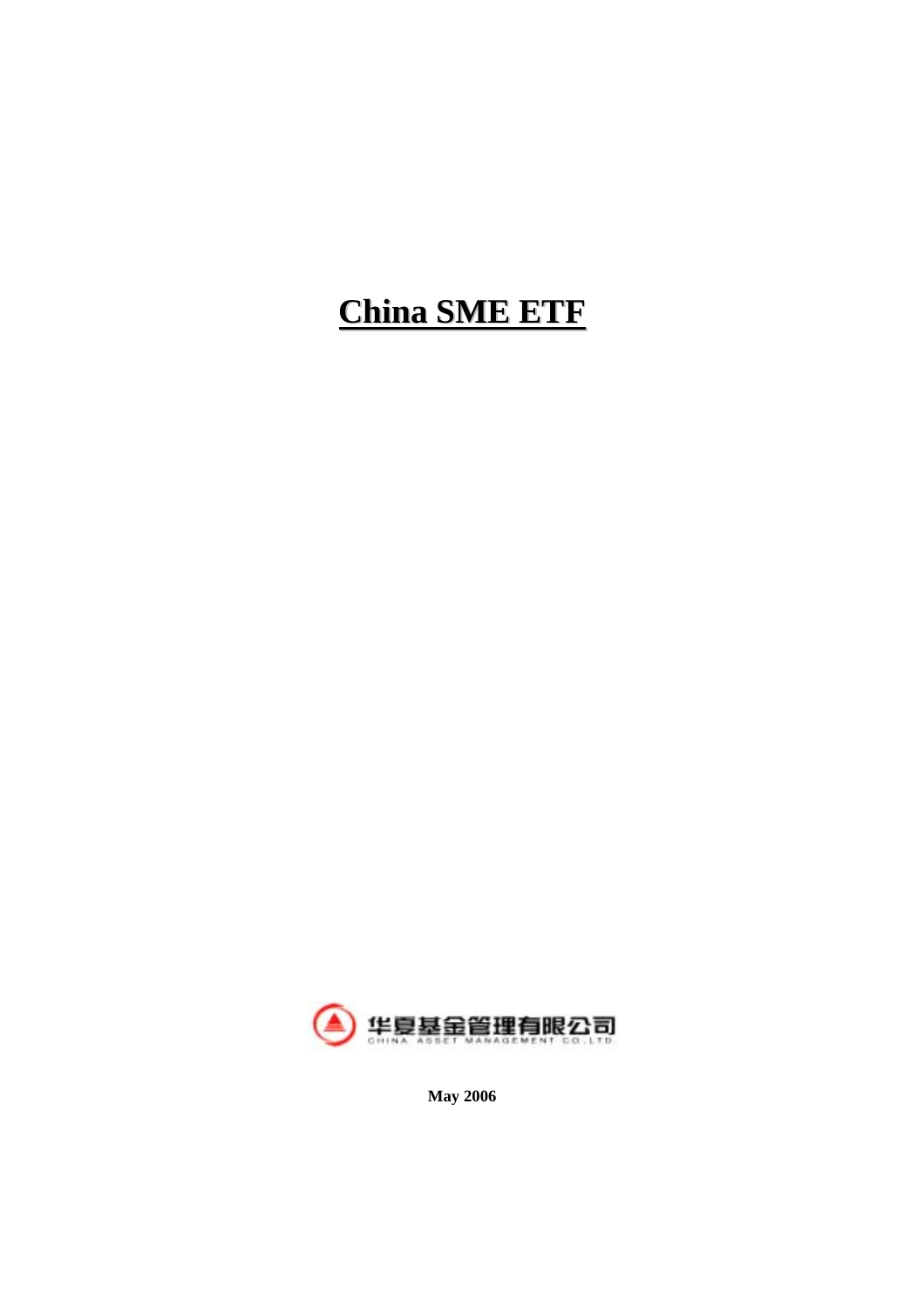### **[Abstract]**

The national economy and capital market in China will witness a rapid growth over the long run while SMEs (Small and Medium Enterprises) will be at the forefront of it. Given the fast revenue growth, strong profitability and lower level of valuation of the SME Board, one more good choice to allocate assets and increase income has thus been created for investors. With the asset allocation via indexing investment, it is possible for investors to diversify the risks in individual stocks of the SMEs as well as sharing fully the benefits from the market rise. The SME Index that is highly representative and investable with good liquidity will be an excellent indicator for indexing investment. In addition, the China SME ETF will be a highly efficient investment tool for investors to make asset allocations  $\frac{1}{2}$  on the SME Board.

#### **High Investment Value**

In terms of growth of the indices, the rise of the SME Board Index is much higher than the main board; in terms of the increase in revenue and profitability of enterprises, the growth of the SME Board is also obviously stronger than that of the main board and its profitability financial indicators are again stronger than the averages of A-share markets at both the Shanghai and Shenzhen Stock Exchanges. In addition to growth factors, the SME Board also possesses conspicuous valuation advantages; it is of relatively high investment value. Moreover, with its sharp-cut investment style, the SME Board is a good choice for asset allocations and the increase of income.

#### **Diversified Risks**

Indexing investment in SME Board will avoid risks of active management. Diversified investment may fully lower risks in individual stocks, and it may also garner from it the average level of return at minimum cost and lower risks on the basis of effectively dispersing the relatively high non-system risks from SMEs.

#### **Excellent Benchmark**

The SME Board Index covers all the 50 stocks on this board and it is the very first full-floating index, capable of reflecting fully and accurately the movement and changes of SME Board prices. Also, the trading of the SMEs has been active all the time, especially after the completion of non-tradable-shares reform, the market attention and participation have been on the further increase, and its liquidity has been obviously advantageous over the main board. The SME Board Index is highly volatile but with better income, which is a good benchmark for indexing.

#### **Highly Efficient Investment Tool**

Characterized by ETF's high efficiency in investment, the China SME ETF's listing at the Shenzhen Stock Exchange will also make it possible to make creation and redemption with a basket of stocks, to get a grip on trading prices at any time for the efficient utilization of funds, and to make arbitrage transactions ultimately. Because of the passive investment strategy, both operation costs and transaction costs will be relatively low. Furthermore, the in-kind creation and redemption mechanism greatly reduces the transaction costs and market impacts. Also, the costs for frequent trading by investors will be on their own accounts, which is therefore more scientific and reasonable.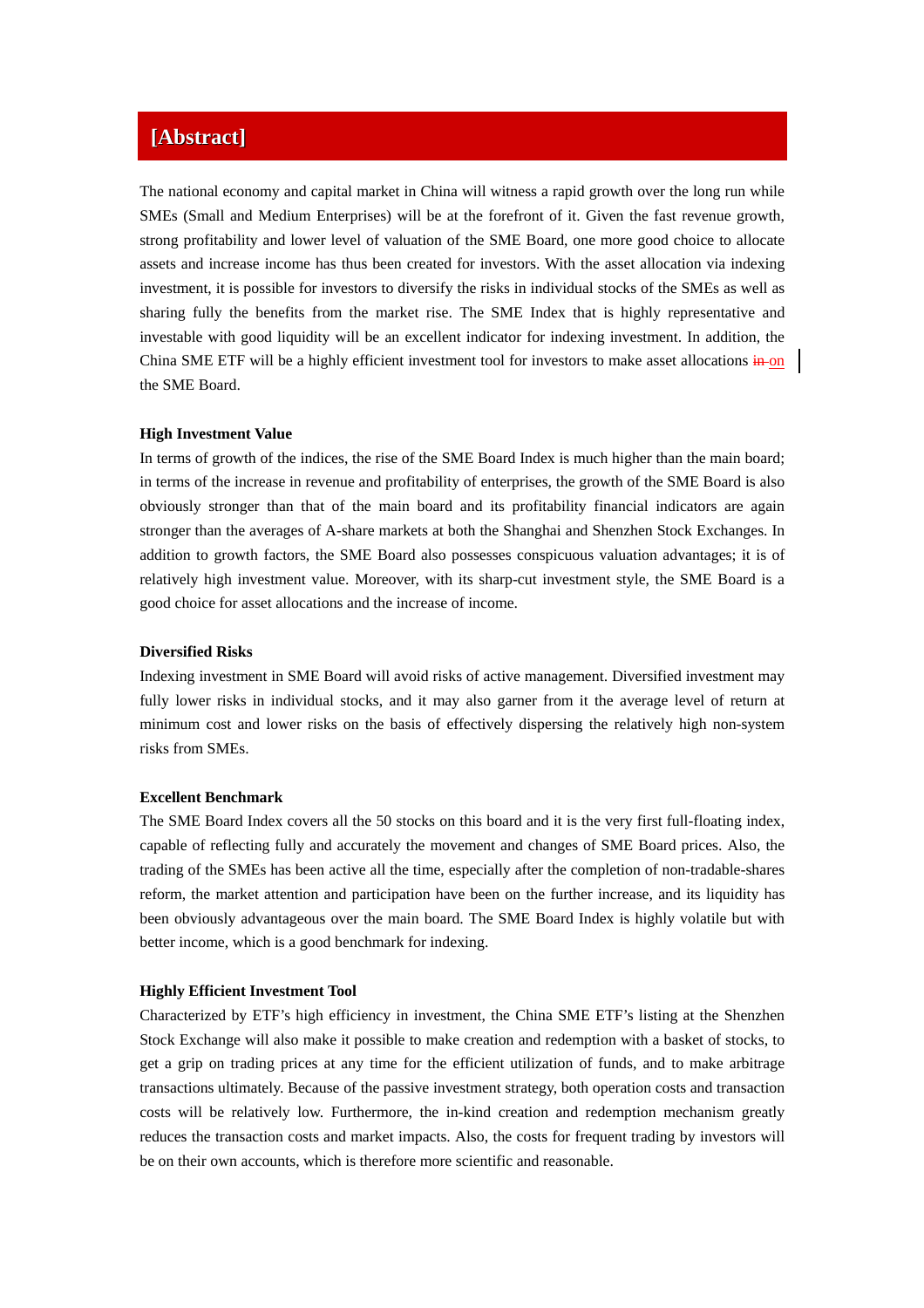# [Table of Contents]

| 1.                                                                                         |  |
|--------------------------------------------------------------------------------------------|--|
| 2.                                                                                         |  |
| 3.                                                                                         |  |
| 4.                                                                                         |  |
|                                                                                            |  |
| 1.                                                                                         |  |
| 2.                                                                                         |  |
| 3.                                                                                         |  |
| 4.                                                                                         |  |
| 5.                                                                                         |  |
| 6.                                                                                         |  |
|                                                                                            |  |
|                                                                                            |  |
|                                                                                            |  |
|                                                                                            |  |
| 4. Clearly Defined Shareholding Structure, Strong Capability for Independent Innovation 16 |  |
|                                                                                            |  |
|                                                                                            |  |
|                                                                                            |  |
|                                                                                            |  |
|                                                                                            |  |
|                                                                                            |  |
|                                                                                            |  |
|                                                                                            |  |
|                                                                                            |  |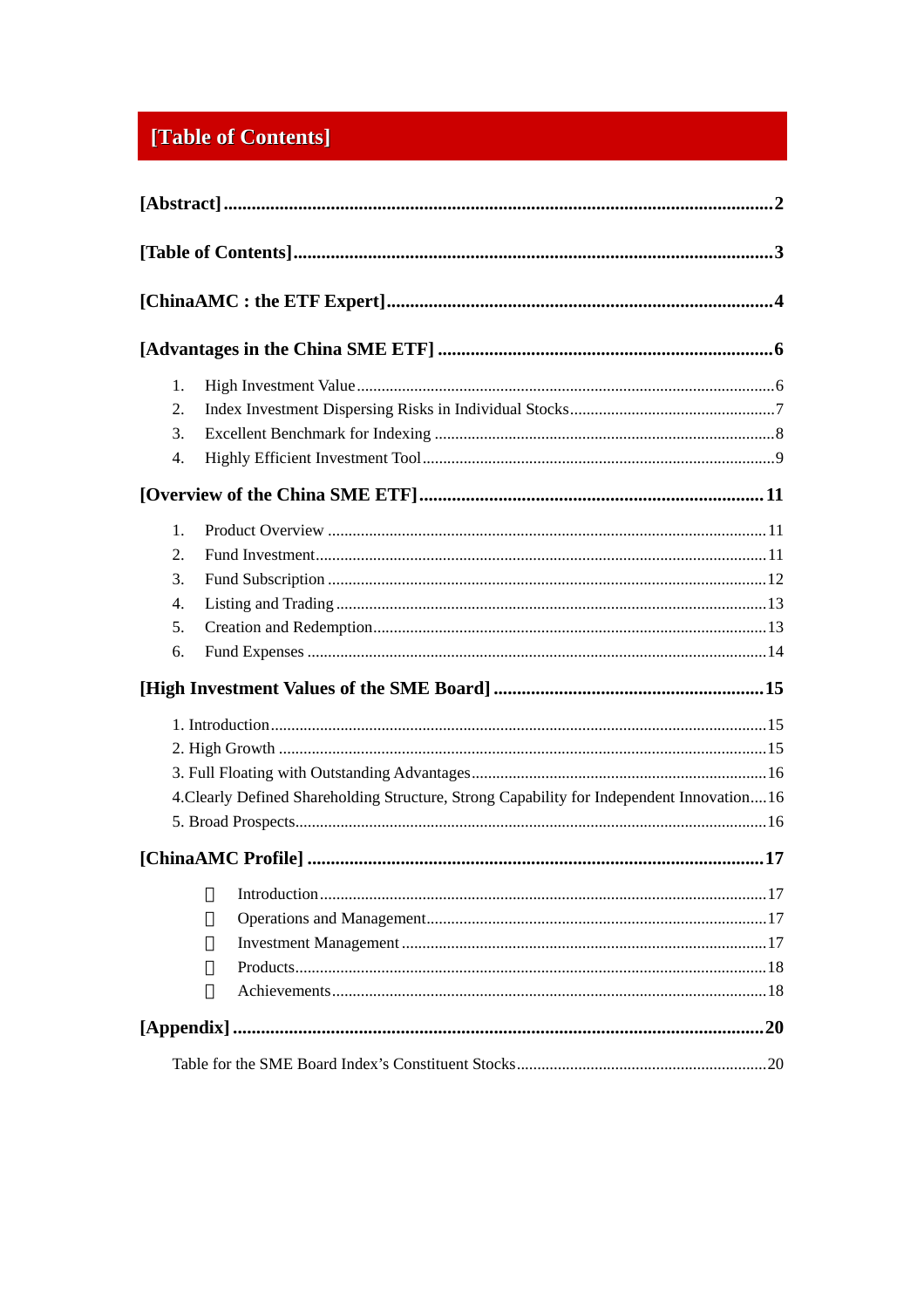### **[ChinaAMC: the ETF Expert]**

The Exchange Traded Fund (ETF) refers to an index fund traded at exchanges like a stock. Its trading price and fund NAV are basically consistent with the index it tracks. Therefore, if an investor buys and sells one ETF, it means that he has brought and sold a basket of stocks contained in the index it tracks. So he can garner the yield basically consistent with this index. Due to the combined advantages of both the stocks and the funds together with benefits of both the open-end funds and the closed-end funds, the ETF has become one of the most successful financial innovations since the 1990s and has been widely recognized at internationally markets.

In January 2004, ChinaAMC was approved to cooperate with the Shanghai Stock Exchange (SSE) in developing the first ETF in mainland China. Through close cooperations with multiple parties, on December 30, 2004, the China 50 ETF, the first ETF in China, was established. Under the continuous sluggish market conditions, it performed a miracle of the IPO in RMB 5.435 billion with a breakthrough of RMB 10 billion during a certain period of time. The launch of the China 50 ETF began the era of ETF in China, it has drawn many renowned domestic and overseas investors as well as masses of individual investors. ETF has been recognized by the market as a highly efficient investment tool. Its investors include:

- ¾ The National Council for Social Security Fund (NCSSF);
- ¾ QFIIs
- $\triangleright$  Insurance companies
- $\triangleright$  Various large institutional investors
- $\triangleright$  Individual investors...

The China 50 ETF opened its creation and redemption on February 23, 2005 with listing at the Shanghai Stock Exchange. Now it has been over a year since its listing, and the fund has achieved initial success with good performance indicators including premium/discount rate, turnover rate, tracking transparency and tracking errors. All these indicators could be compared favorably with the best ETFs in the Asia Pacific region. The fund successfully tracks the SSE 50 Index, with an accumulative tracking deviation of 1.99% and average daily tracking error of 0.09% only as of the date of conversion of fund units up to December 31, 2005.



Data source: The Tianxing System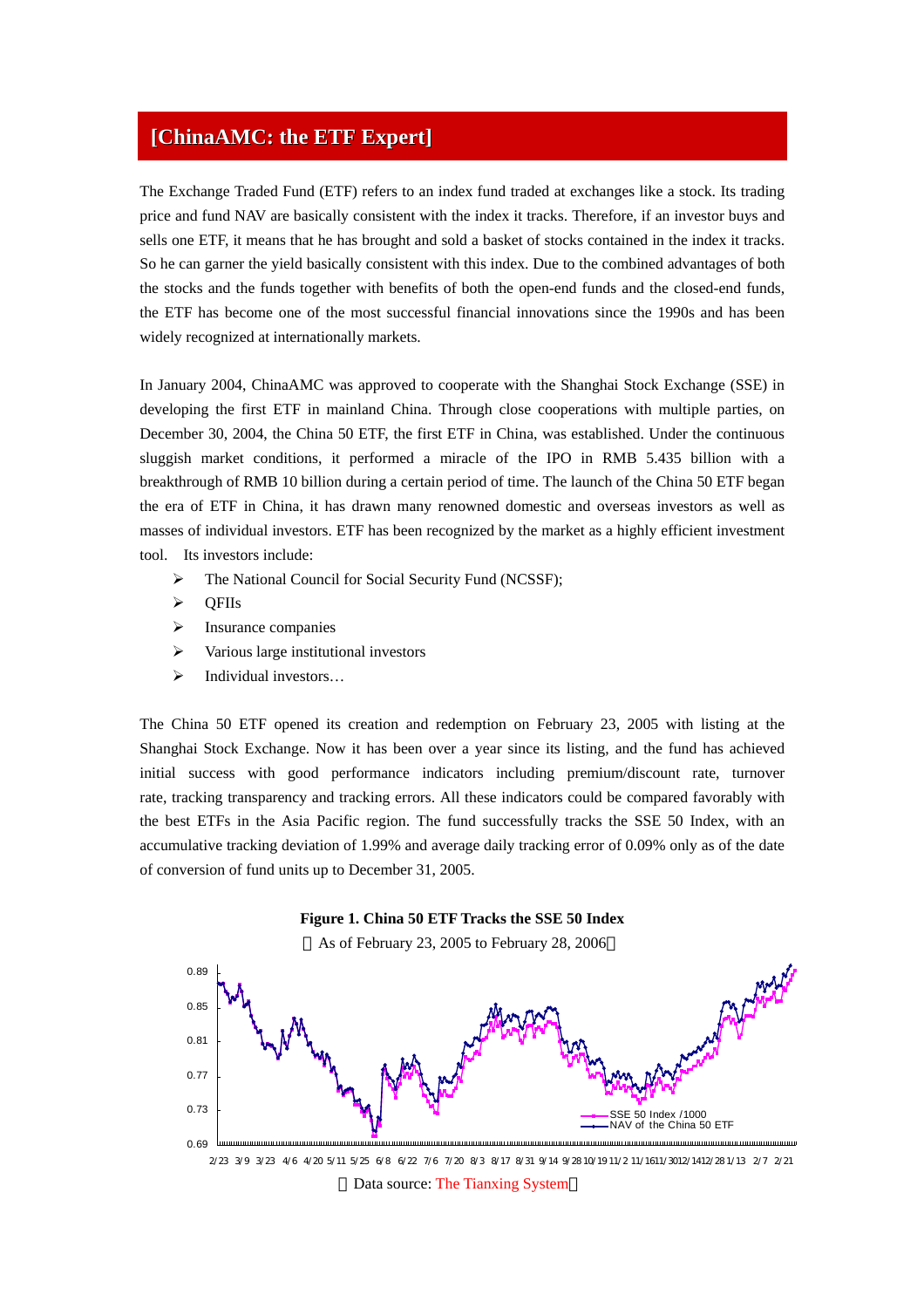From the historical data of over a year, we can see that the average daily turnover rate of the China 50 ETF exceeded 3%, which was far higher than that of constituent stocks of the index it tracks, which represents an active trading of this ETF.



**Figure 2. Comparisons of the turnover rate of the China 50 ETF with constituent stocks of the SSE 50 Index**

Data source: The Tianxiang System – From March 31, 2005 to January 31, 2006

With more investors' awareness of ETF as a highly efficient investment tool, many investors take advantage of effective investment strategies formed by the China 50 ETF to engage in multiple types of investment activities such as, stock re-investment, arbitrage, short-term investment, long-term investment and asset allocations. The China 50 ETF has proved its potential as the market core product, and characteristics inherent in the ETF product itself has made it an ideal investment tool to garner long-term yields through index investment.

As the manager of the very first ETF in China, ChinaAMC has successively been granted a series of international awards including the "Most Innovative Product" by Asia Asset Management and the 2005 Global ETF Award of the "Most Innovative ETF in Asia Pacific". ChinaAMC, as the ETF expert in China possesses a robust product R&D and innovation capability, and has accumulated valuable experience in developing and operating of the first ETF in mainland China.

Based on the success of the China 50 ETF, ChinaAMC will configure the product line of the ETFs with differentiating asset categories in order to meet different preferences of investors. The China 50 ETF covers the index of blue chips with long-term and stable growth while the China SME ETF covers smaller cap with higher growth and greater volatility. In addition, ChinaAMC also plans to launch the Asia Bond Fund (ABF) China ETF, which will be the category of fixed income.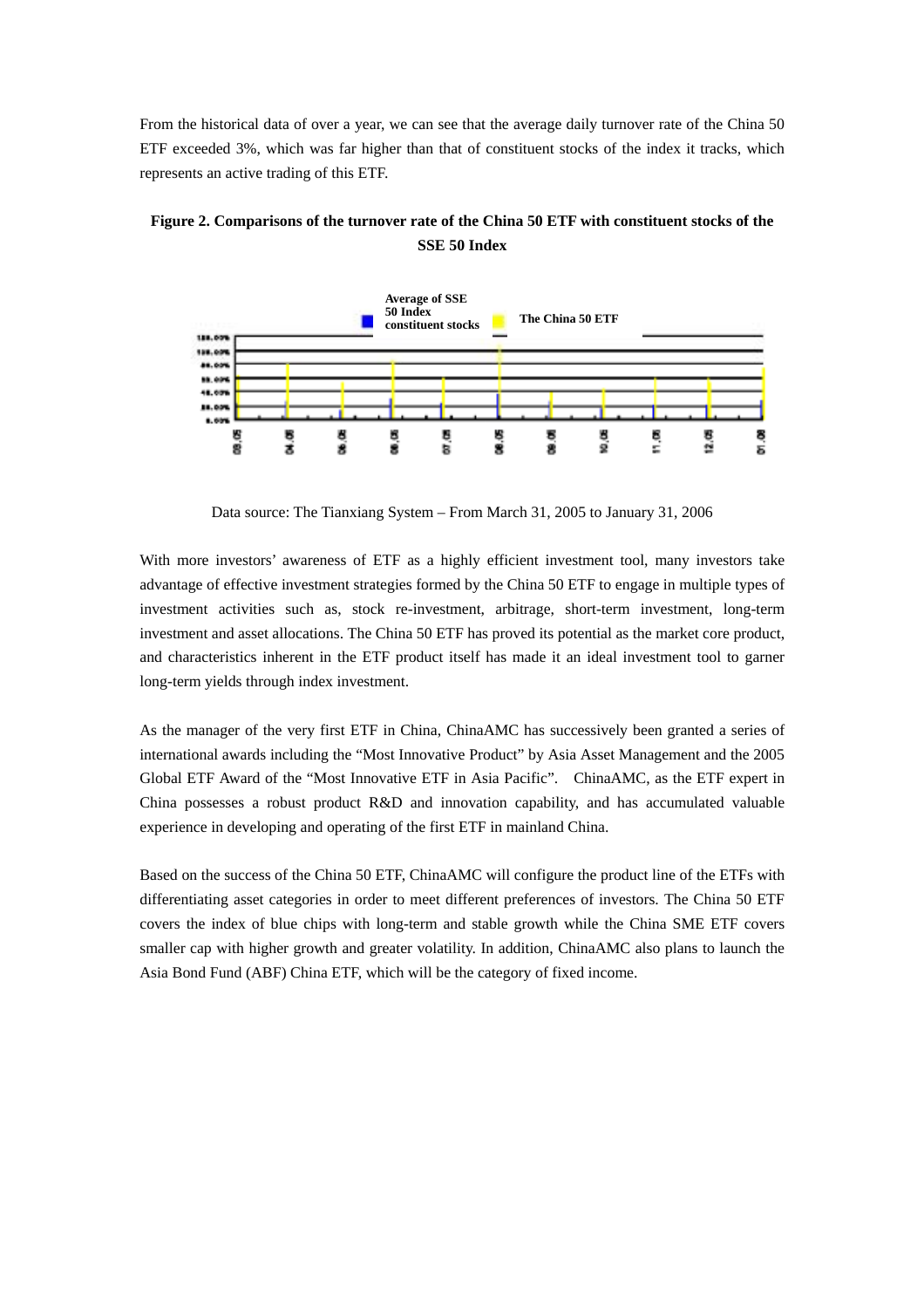### **[Advantages in the China SME ETF]**

#### **1. High Investment Value**

The national economy and capital market in China will witness a rapid growth over the long run while SMEs will be at the forefront of the economic growth. Given the fast revenue growth, strong profitability and lower valuation advantage of the SME Board, one more good choice to allocate assets and increase income has thus been created for investors.

#### **(1) High growth**

The rise of the SME Board Index is far higher than that of the main board. From the benchmark date of June 6, 2005 to April 21, 2006, the SME Board Index rose approximately 70% while the Shanghai Composite Index went up 37.4% and Shenzhen Composite Index was up 36.7% only.

**Figure 3. Comparison of Historical Movements of the SME Board Index with Shanghai Composite Index and the Shenzhen Composite Index**



(Data source: The Tianxiang System)

By the end of 2005, all the 50 listed companies on the SME Board had been profitable and the corporate growth of the cap was significantly stronger than that of the main board.

| Table 1. Comparison of the Financial Indicators of SME Board, Shanghai A-shares and |
|-------------------------------------------------------------------------------------|
| <b>Shenzhen A-shares</b>                                                            |

|                          | Weighted Average of Main Business | Weighted Average of Main Business |
|--------------------------|-----------------------------------|-----------------------------------|
|                          | <b>Revenue Growth Rates</b>       | <b>Profit Growth Rates</b>        |
| <b>SME Board Index</b>   | 34.6                              | 29.4                              |
| Shanghai A-shares        | 25.8                              | 15.7                              |
| <b>Shenzhen A-shares</b> | 18.3                              | 19.6                              |

Data source: The Tianxiang System – 2005 Annual Report statistics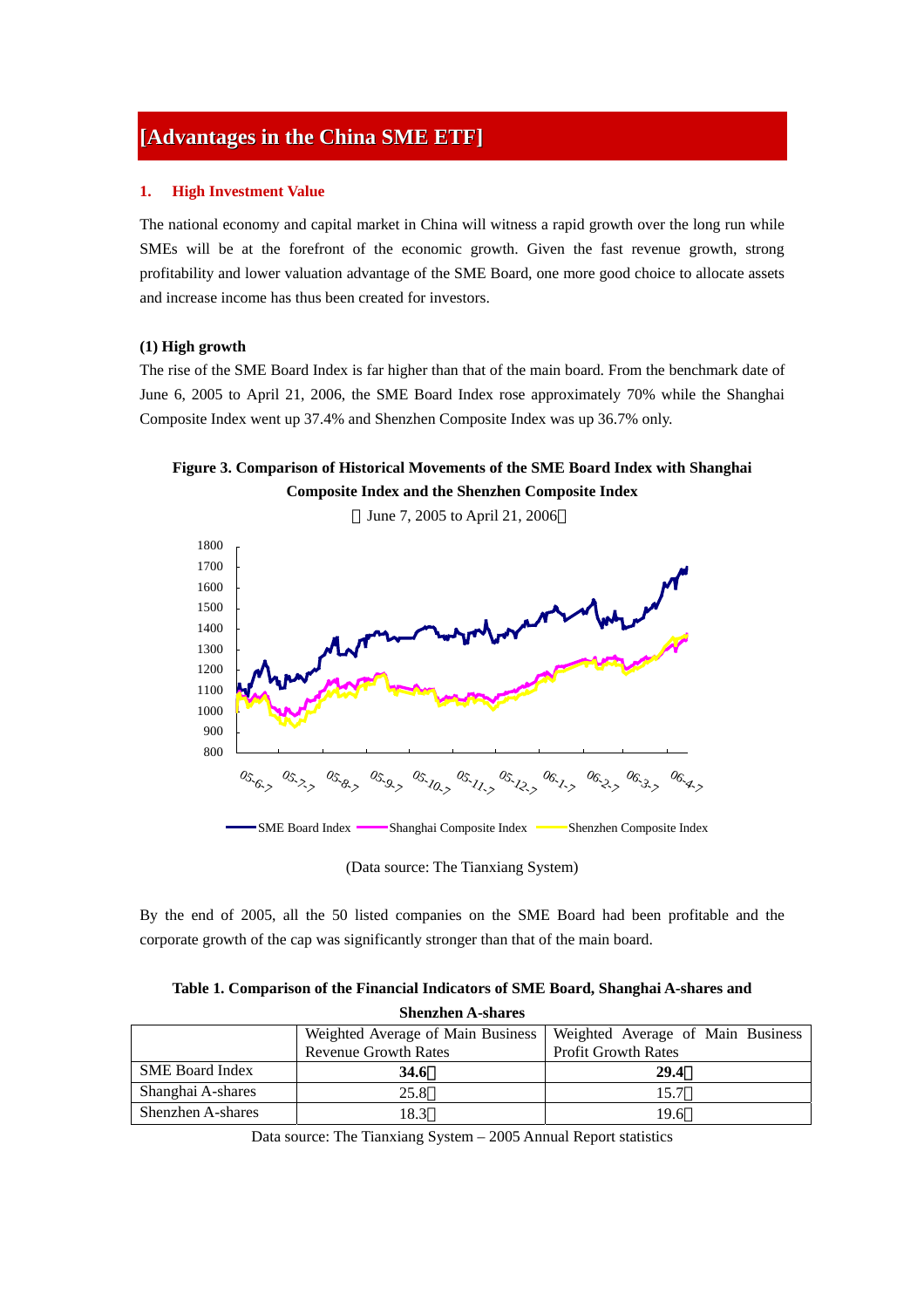#### **(2) Strong profitability**

Financial indicators of the SME Board's constituent stocks show a relatively strong profitability, and weighted averages of ROE, ROA and EPS are compared favorably with Shanghai A-shares and Shenzhen A-shares.

| Duchench is bhuic                            |                  |                   |                          |  |
|----------------------------------------------|------------------|-------------------|--------------------------|--|
| <b>Financial Indicators</b>                  | <b>SME Board</b> | Shanghai A-shares | <b>Shenzhen A-shares</b> |  |
| <b>Weighted Average ROE</b><br>$\frac{0}{0}$ | 13.35            | 6.76              | 4.13                     |  |
| Weighted Average ROA %                       | 7.41             | 3.65              | 3.02                     |  |
| <b>Weighted Average EPS (RMB)</b>            | 0.51             | 0.32              | 0.27                     |  |

**Table 2. Comparison of the Financial Indicators of SME Board, Shanghai A-shares and Shenzhen A-shares** 

Data source: The Tianxiang System – 2005 Annual Report statistics

#### **(3) Valuation advantage**

SME Board stocks had relatively great advantages in their valuation. As valuation of different enterprises should be made via different methods, for SMEs with fast growth, we should focus more on the PEG indicator of the stock. In other words, consideration should be given to the growth factor of the PE value; the PEG indicator of SME stocks is 0.99, which was far smaller than the average of the PEG value of 3.83 of the main board stocks.

#### **(4) Sharp-cut investment style**

The SME Board shows its independent features. The correlation coefficient of SME Board Index yield with yields of other indices falls between 0.6 and 0.7, which was far lower than the correlation coefficients between fluctuations of main board stock indices. The maximum correlation coefficient between volatility of the SME Board Index and other indices is below 0.4, far lower below that between main board stock indices. The smaller the correlation of asset portfolios, the better the features of risk yields will be. Therefore, the SME Board is an ideal choice for asset allocations.

#### **2. Index Investment Diversifying Risks in Individual Stocks**

Albeit with high investment value, the SME Board's individual stocks are yet to become mature and hence the difficulty in stock-picking and the needs for taking great risks in individual stocks. In the course of the investment in stocks of the SME Board, only when investors luckily chooses the top 15 constituent stocks with best performance can the yield possibly exceed the return of the SME Board Index.

The indexing investment could just make up for this shortcoming. It will not only make it possible to share the yields from high growth, but also evade great risks needed to be taken from investing in a single stock. The indexing investment of the China SME ETF is designed to be diversified in all stocks in the entire SME Board, which leads to have no active investment risk. And it may also garner the yields from the rise of index at minimum costs with lower risks on the basis of effectively diversifying the relatively high non-systematic risks in SMEs.

As shown in the figure below, during the period from June 8, 2005 to March 17, 2006, the price of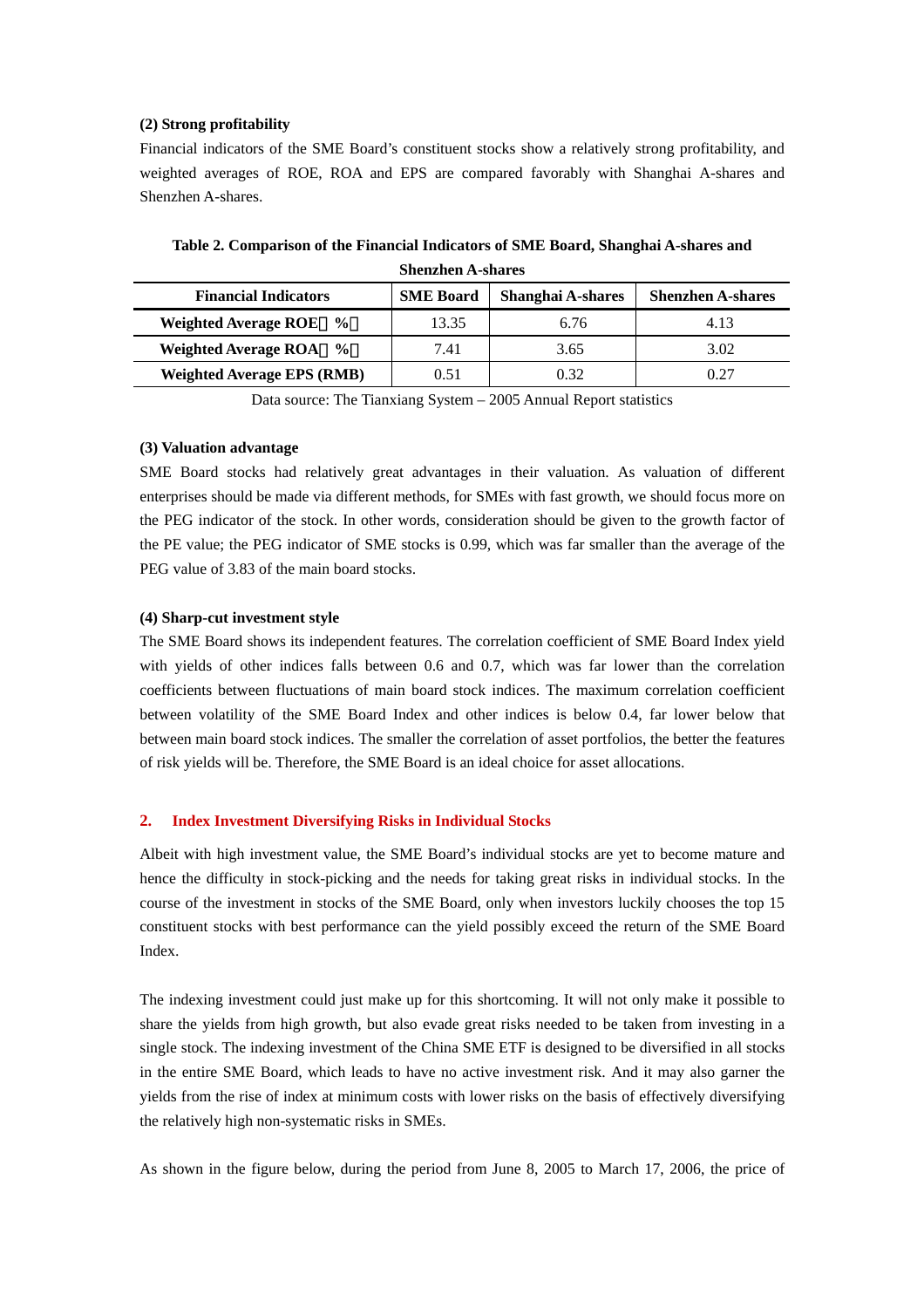SUPOR (002032), one of the constituent stocks on the SME Board, fell from RMB10.77 to RMB6.56, a decline of approximately 40%. The price of SIEYUAN Electric, another constituent stock, rose from RMB8.87 to RMB14.17, a rise of around 60%. On the other hand, the SME Board Index of the same period rose from 1095.32 to 1435.51, an increase of 31%. In terms of historical movements of the index, fluctuations of the SME Board Index intended to be much more stable than that of individual stocks.

**Figure 4. Comparison of Historical Movements of the SME Board Index with Individual Stocks Fluctuations** June 8, 2005 to March 17, 2006



#### **3. Excellent Benchmark for Indexing**

Indexing investment is not suitable for all boards, and only when excellent benchmark indices are available can indexing be effectively made. And the SME Board Index possesses features of excellent benchmark for indexing.

#### **Well representing the market**

The SME Board Index, covering all the 50 stocks on this board, is the first full-floating index capable of reflecting completely and accurately the movement and changes of prices on this board. To a certain extent, it reflects how SMEs have been operated in the capital market.

#### **High liquidity of constituent stocks**

The trading at the SME Board has been active all the time especially after the non-tradable-shares reform is completed. Market attention and participation have been on the further increase, and its liquidity has been obviously advantageous over the main board. In terms of historical data, from June 7 to December 30, 2005, the daily average transaction volume amounted to RMB 605 million; the daily average transactions of a single stock reached the highest of RMB 28.97 million and the daily average turnover rate of SME stocks was 5.13%; hence, the obvious better liquidity than the main board.

#### **Conspicuous features in risk/return characteristics**

Comparing with the main board, the SME Board Index is relatively highly volatile and therefore comes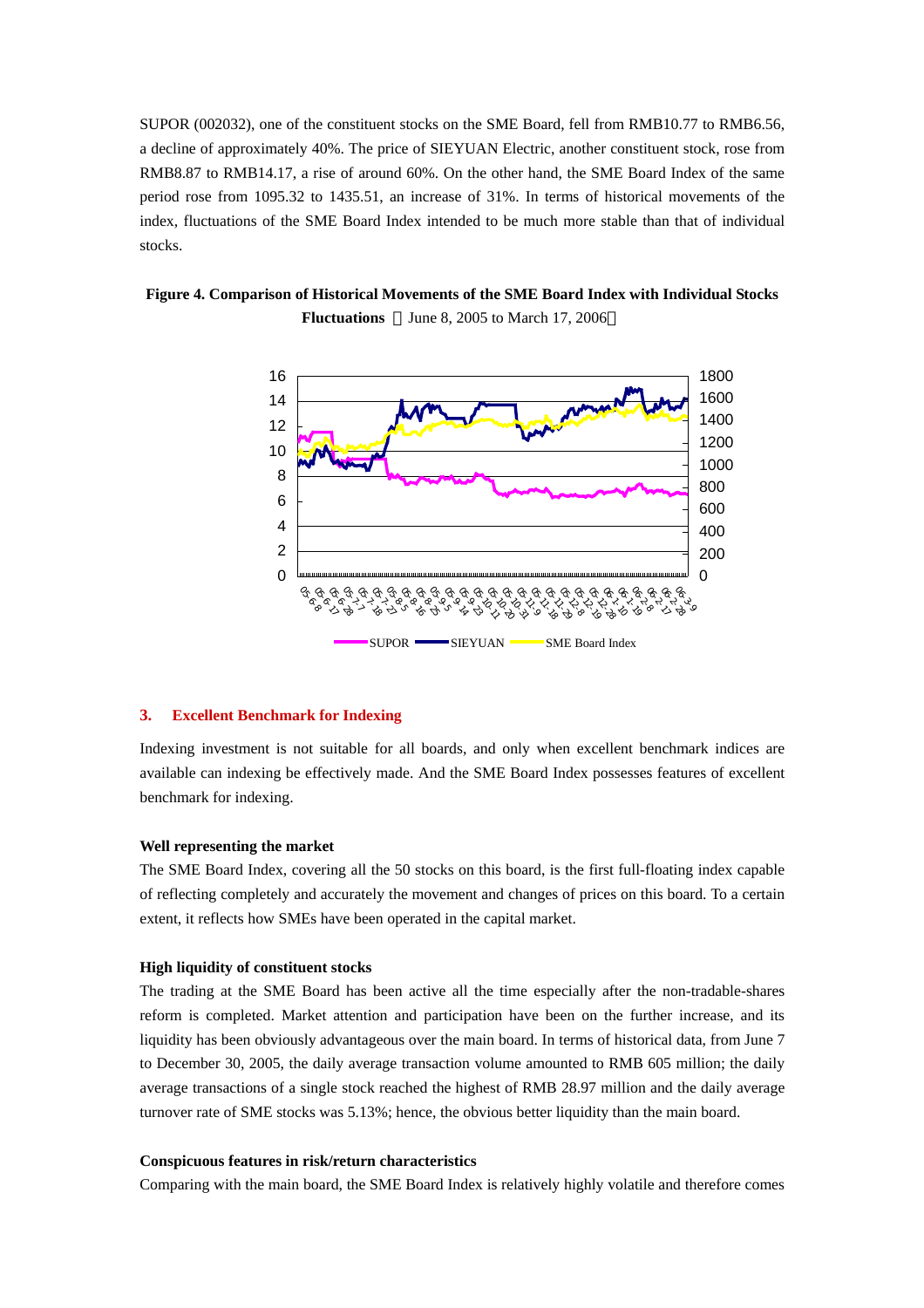with high income, which is a good benchmark index for passive investment.

| A-shares                                               |                    |                                          |                                        |
|--------------------------------------------------------|--------------------|------------------------------------------|----------------------------------------|
|                                                        | <b>CEM-capSMID</b> | <b>SHSE-Shangha</b> i<br><b>A-shares</b> | <b>SZSE-Shenzhe</b><br><b>A-shares</b> |
| <b>Accumulative Rise</b>                               | 52.2               | 22.3                                     | <b>30.9</b>                            |
| <b>Annualized Standard Deviation</b><br>of Daily Yield | 27.4               | 18.1                                     | 22.4                                   |

### **Table 3. Comparison of volatility and yields of the SME Board, Shanghai A-shares and Shenzhen**

Data source: The Tianxiang System June 8, 2005 to April 14, 2006

#### **4. Highly Efficient Investment Tool**

Among so many index investment tools, the ETF has become the best tool of this type due to its advantages including easy transaction and low fees, etc. And the China SME ETF possesses outstanding advantages of an ETF:

#### **(1) Convenient transaction**

The China SME ETF will be listed at the Shenzhen Stock Exchange and traded as easily as other listed stocks. Meanwhile, investors could create or redeem their ETF units with baskets of stocks.

#### **(2) Grasp the trading price timely**

As the China SME ETF will be listed at the Shenzhen Stock Exchange, ETF units could be bought and sold at any time, with high transparency, and continuous real-time quotation will be available during the trading hours at the exchange, enabling investors to check the quote at anytime.

#### **(3) High efficiency in utilizing the fund**

Within the same trading day, investors are able to buy in baskets of stocks, create the China SME ETF and sell them at the secondary market. Alternatively, they may buy in the China SME ETF at the secondary market, redeem the baskets of stocks and sell them at the secondary market. Thus greatly enhancing the efficiency in utilizing the funds and securities.

#### **(4) Lower fees**

Passive operation makes it possible to have a relatively low operation cost and transaction cost of the fund. The management and custodian fee of the China SME ETF are less than half of the current average fees for existing domestic funds and are also lower than those of index funds with lower fees. The regulations on transaction fees at the secondary market for the China SME ETF are the same with those for closed-end funds. No stamp tax is applicable. For investors who buy in and hold the fund on a long-term basis, the saved fee means more funds for investment and higher yields over the long run. Apart from that, the lower fees in creation and redemption as well as transaction will greatly reduced transaction costs for short-term investors.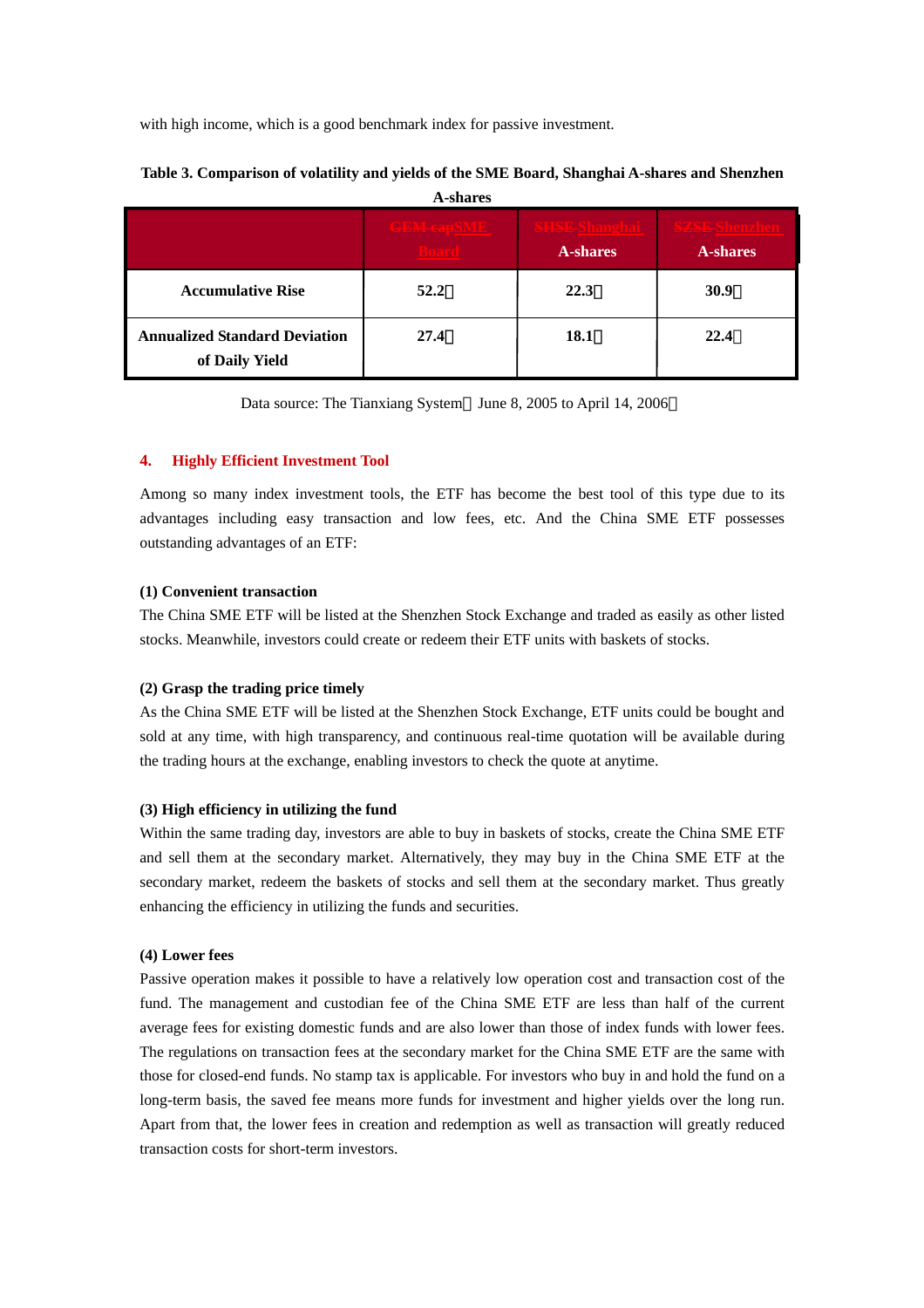| Fund Type        | <b>Creation Fee</b> | Redemption       | Management  | Custodian    | Secondary          |
|------------------|---------------------|------------------|-------------|--------------|--------------------|
|                  |                     | Fee              | Fee         | Fee          | <b>Market Cost</b> |
| Stock Allocation | $1.2 - 1.6$         | $0.3 - 1$        | $1.2 - 1.5$ | 0.25         |                    |
| Fund             |                     |                  |             |              |                    |
| Index Fund       | $0.5 - 1.5$         | $0.3 - 0.5$      | $0.5 - 1.3$ | $0.1 - 0.25$ |                    |
| China SME ETF    | No more than        | No more than     | 0.5         | 0.1          | Free of stamp      |
|                  | $0.5\%$ of units    | $0.5\%$ of units |             |              | tax and            |
|                  | subscribed          | redeemed         |             |              | commission no      |
|                  | (subscription)      | (redemption)     |             |              | more than $0.3\%$  |
|                  | inside the          | inside the       |             |              | of transacted      |
|                  | exchange)           | exchange)        |             |              | sum                |

**Table 4. Fee Comparison of the GEM ETF with Equity funds and Index Funds** 

Data source: Securities Time, ChinaAMC

#### **(5) Arbitrage mechanism**

The China SME ETF has also provided arbitrage opportunities for investors. Investors may participate in arbitrage activities to capture risk free returns whenever the trading price of the China SME ETF in the secondary market deviates from the net asset value of the fund. The existence of the arbitrage mechanism guarantees the rationality in trading price, and it enables trading price of the China SME ETF on the secondary market to be basically maintained consistent with its fund net asset value, which thus protects the interests of investors at the secondary market.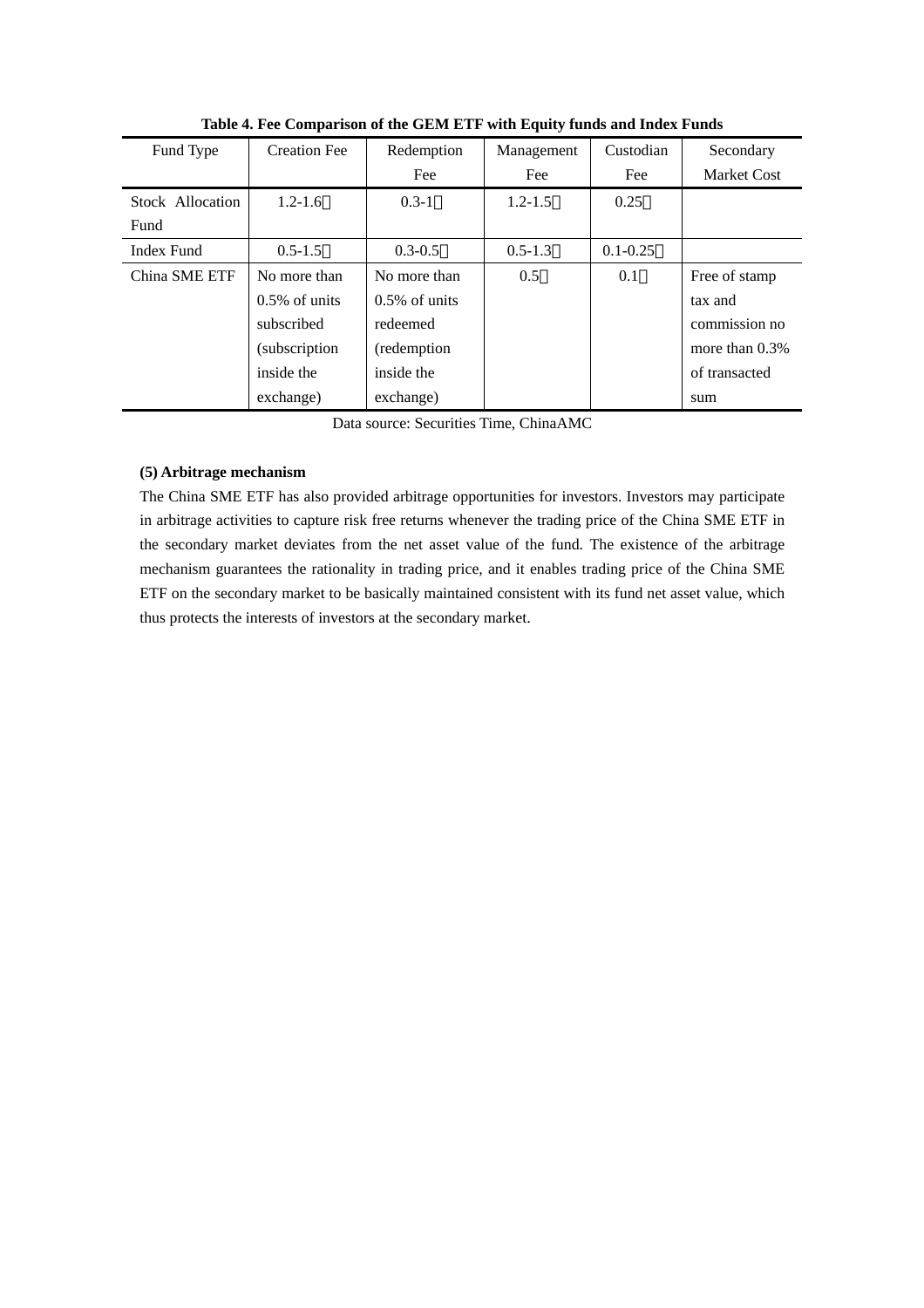### **[Overview of the China SME ETF]**

#### **1. Product Overview**

| Name of Fund                                    | China SME Board Exchange Traded Open-end Index Securities Fund         |  |  |
|-------------------------------------------------|------------------------------------------------------------------------|--|--|
| Type of Fund                                    | <b>Equity Fund</b>                                                     |  |  |
| Way of Operation for Fund                       | Exchange Traded and Open-ended                                         |  |  |
| Unit Par Value                                  | <b>RMB1.00</b>                                                         |  |  |
| Price for Subscription                          | <b>RMB1.00</b>                                                         |  |  |
| Dividend Policy                                 | Dividends may be distributed when accumulated returns of the fund      |  |  |
|                                                 | exceed 1% of the same period's index returns. Dividend can be          |  |  |
|                                                 | distributed twice a year at maximum. If the fund contract is less 3    |  |  |
|                                                 | months old since its validity date, dividend may not be distributed.   |  |  |
|                                                 | The ratio of dividend distribution is fixed at no less than 90% of the |  |  |
|                                                 | payable income that is in line with the above-mentioned dividend       |  |  |
|                                                 | distribution requirements.                                             |  |  |
| Benchmark Index                                 | <b>SME Board Price Index</b>                                           |  |  |
| <b>Fund Manager</b>                             | China Asset Management Co., Ltd.                                       |  |  |
| <b>Fund Custodian</b>                           | China Construction Bank Co., Ltd.                                      |  |  |
| <b>Registration and Clearing</b><br>Institution | China Securities Depository and Clearing Corporation Limited           |  |  |

#### **Table 5. Product Overview of the China SME ETF**

#### **2. Fund Investment**

#### **(1) Investment Goals**

Closely track the benchmark index and seek to minimize the tracking deviation and tacking errors.

#### **(2) Investment Scope**

Invest mainly in the constituent stocks and proxy constituent stocks of the underlying index, while enhancing this investment with small quantities of new stocks, bonds and other financial instruments approved by the China Securities Regulatory Commission (CSRC).

#### **(3) Investment Philosophy**

Given that the economy and the capital market in China, especially SMEs will witness a long-term and fast growth, indexing investment will garner its average level of returns based on the effectively diversified non-system risks from SMEs at minimized costs. The benchmark index that is well representing the market, of good liquidity and high growth will meet a variety of needs of investors through the Full Replication to minimize tracking deviation and tracking errors.

#### **(4) Investment Strategy**

This Fund will adopt full replication method, which is to build the portfolio in complete compliance with the composition and weight of constituent stocks in the benchmark index, and with relevant adjustments accordingly. But under special circumstance (i.e. liquidity is insufficient), which leads to inability to obtain sufficient number of stocks, Fund Manager will make appropriate substitutions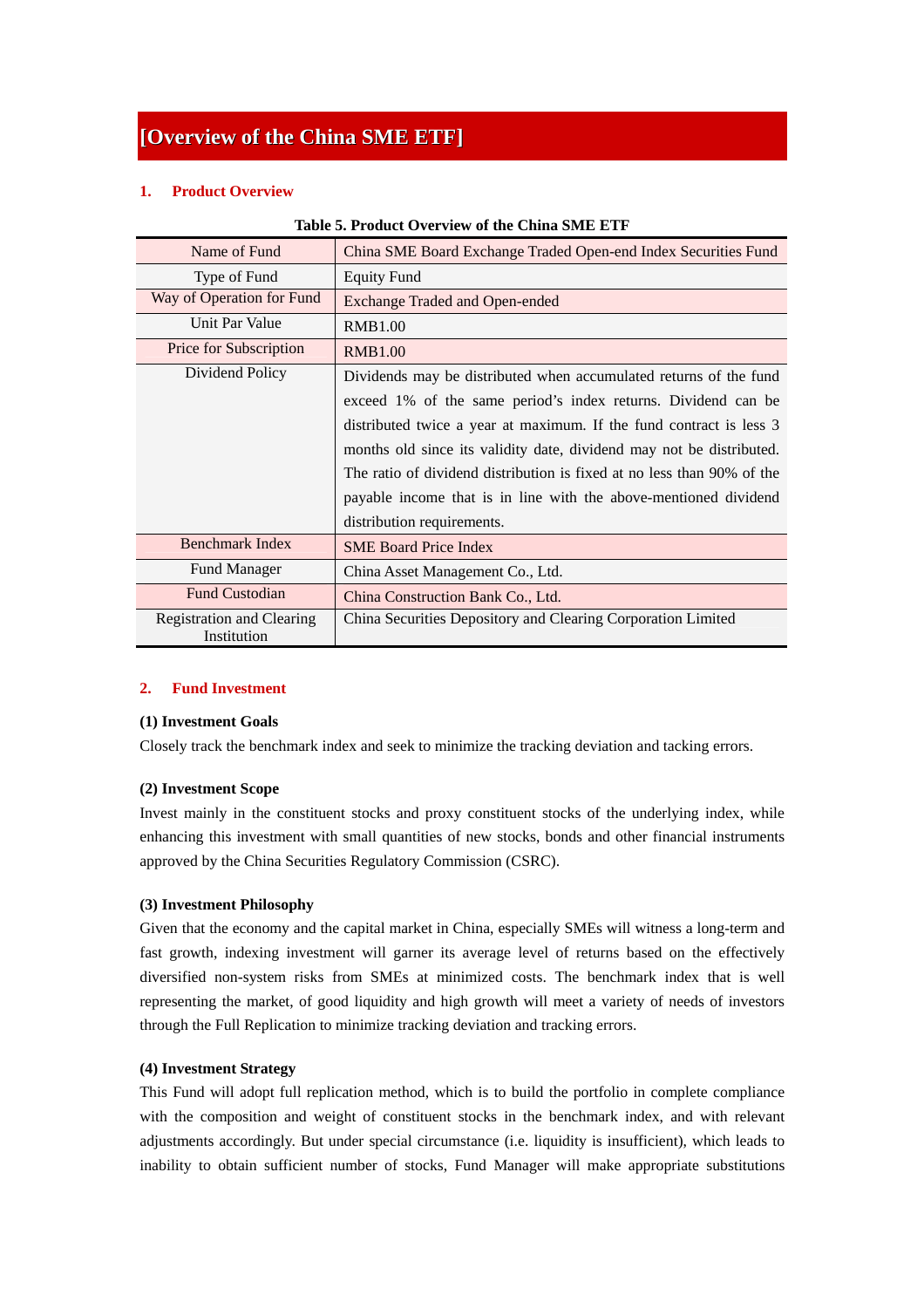through other reasonable approaches.

#### **(5) Fund Manager**

Mr. Fang Jun, Master, has seven years of experience in the fund industry. Mr. Fang joined ChinaAMC in 1999 and first acted as a research analyst covering the commercial and power industry, he then served as the assistant fund manager to three funds: the ChinaAMC Growth Fund, The Xing Hua Fund and the ChinaAMC Return Fund. Mr. Fang is now acting as the Fund Manager for the China 50 ETF.

#### **3. Fund Subscription**

Investors may choose to make the cash subscription on exchange, cash subscription on OTC and in-kind subscription for this Fund.

**(1) Cash subscription on exchange:** Investors may participate in the on-line offering by cash though the distribution outlets designated by the Fund Manager;

1) Opening account: Investors must hold Shenzhen A-share security accounts upon the creation of the Fund.

2) Subscription limit: The subscription on the exchange should be made in terms of fund units. Individual accounts may subscribe in multiples of 1,000 units and up to 99,999,000 units.

3) Investors may submit more than one subscription and accumulating subscription will not be capped.

**(2) Cash subscription on OTC:** Investors may make cash subscription through Fund Manager or the distribution outlet designated by the Fund Manager.

1) For investors holding open-end fund accounts, they may make the OTC subscription by cash through China Construction Bank or the Fund's direct distribution outlets. Subscription is made by the sum and the sum for each subscription must be above RMB1, 000 inclusive.

2) For investors holding Shenzhen A-share security accounts, they may make the OTC subscription by cash, and subscription will be made in terms of fund unit and each subscription must be above 100, 000 units inclusive.

3) Investors may submit more than one subscription and accumulating subscription will not be capped.

**(3) In-kind subscription:** Investors may make the subscription by stocks through Fund Manager and its designated distribution outlet.

1) Opening account: Investors must hold Shenzhen A-share security accounts upon the creation for the Fund.

2) Subscription limit: For in-kind subscription, the number of single stocks must be declared and stocks used for the subscription of the fund must be the constituent stocks or proxy constituent stocks of the SME Index (those stocks published to be taken out of the SME Index must not be used for subscription of this Fund). The minimum number of single stocks declared for the subscription of this Fund will be 1,000 shares and the part exceeding 1,000 shares must be the integer multiple of 100.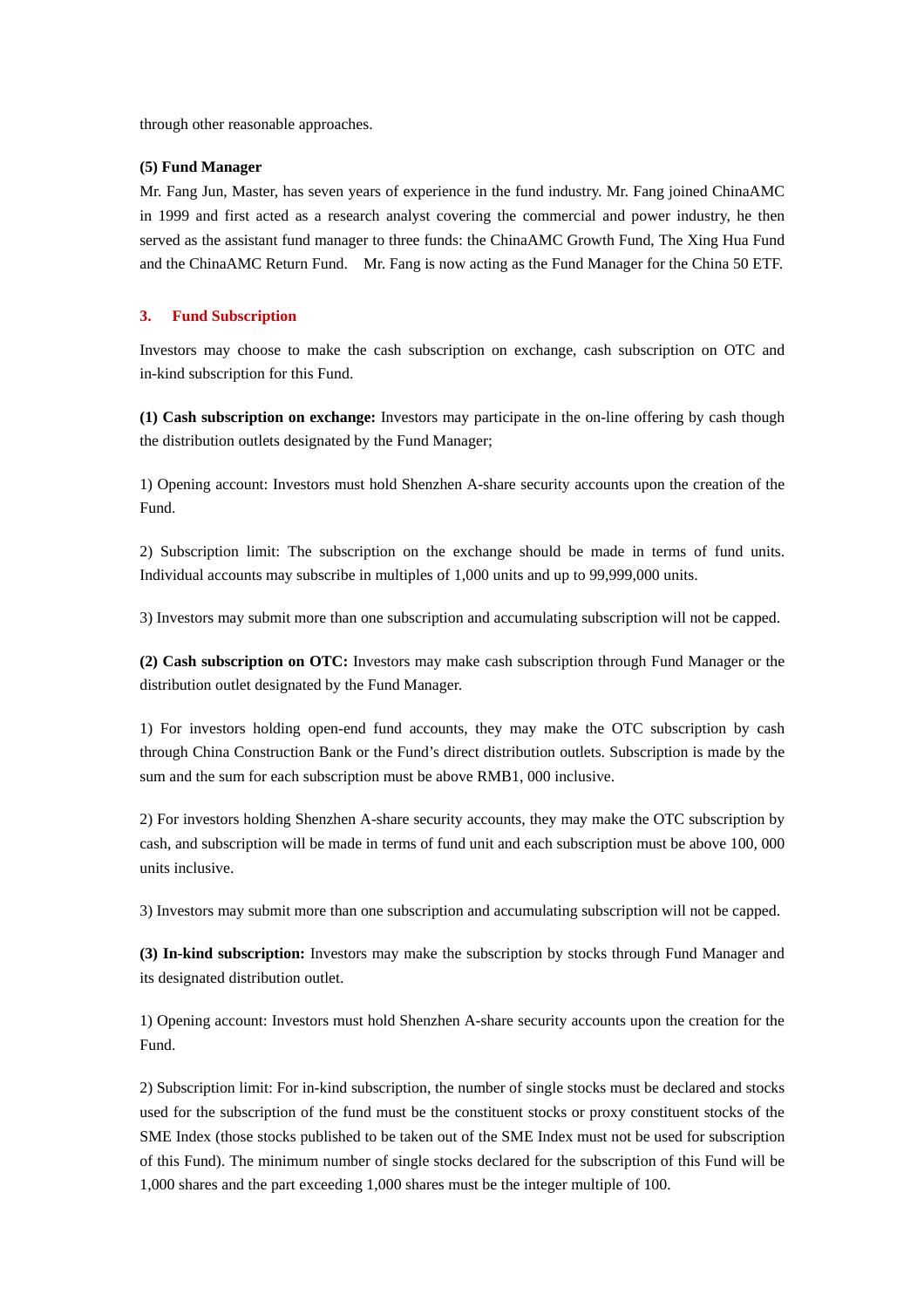3) Investors may submit more than one subscription and accumulating subscription will not be capped.

4) Subject to the abnormal trading volume and volatility of, and other unusual market circumstances, the fund manger reserves the right to both limit the subscription volume, and partially or wholly reject the subscriptions.

#### **4. Listing and Trading**

| Listing Exchange               | Shenzhen Stock Exchange                                                |
|--------------------------------|------------------------------------------------------------------------|
| <b>Trading Code</b>            | 159902                                                                 |
| Referenced Open Price at First | Fund NAV of the previous working day                                   |
| <b>Trading Day</b>             |                                                                        |
| Limits for Price Fluctuation   | The fund practices the limits for price rise and fall with maximum of  |
|                                | $\pm$ 10%, which is exercised on the Day 1 of the listing              |
| <b>Trading Unit</b>            | The quantity of purchase for declaration is 100 shares or the multiple |
|                                | of its integers. The part less than 100 shares may be sold             |
| Minimum Price Fluctuation Unit | <b>RMB 0.001</b>                                                       |
| <b>Block Trade</b>             | Block trade is applicable for this fund.                               |

#### **Table 6. Basic Information on the Listing and Transactions**

#### **5. Creation and Redemption**

(1) Creation and redemption code on primary market: 159902

(2) Creation and redemption on exchange: Investors could submit creation and redemption through the Shenzhen Stock Exchange trading system, using securities portfolios, through their Shenzhen securities accounts.

(3) Creation and redemption on OTC: Investors could submit creation and redemption through the Fund Manager and OTC creation and redemption agents, using cash, through their open-end fund accounts.

| <b>Redemption OTC</b>                      |                                     |                                     |  |
|--------------------------------------------|-------------------------------------|-------------------------------------|--|
|                                            | <b>Creation and Redemption on</b>   | <b>Creation and Redemption OTC</b>  |  |
|                                            | <b>Exchange</b>                     |                                     |  |
| Account                                    | <b>Shenzhen Securities Account</b>  | Open-end Fund Account               |  |
| <b>Ways</b>                                | By securities portfolio             | By cash                             |  |
| <b>Agent Securities Companies</b><br>Agent |                                     | The Fund Manager and OTC Agent for  |  |
|                                            |                                     | Creation and Redemption             |  |
| <b>Ouota Limit</b>                         | The minimum unit of creation is     | The minimum sum of each creation is |  |
|                                            | 50,000 units.                       | RMB1, 000 (creation fee inclusive). |  |
| <b>Consideration for</b>                   | Securities Portfolio, cash in lieu, | Cash                                |  |
| <b>Creation/Redemption</b>                 | differences in cash sum and other   |                                     |  |
|                                            | considerations.                     |                                     |  |

| Table 7. Comparison of the Creation and Redemption on Exchange with the Creation for |
|--------------------------------------------------------------------------------------|
| Redemntion OTC                                                                       |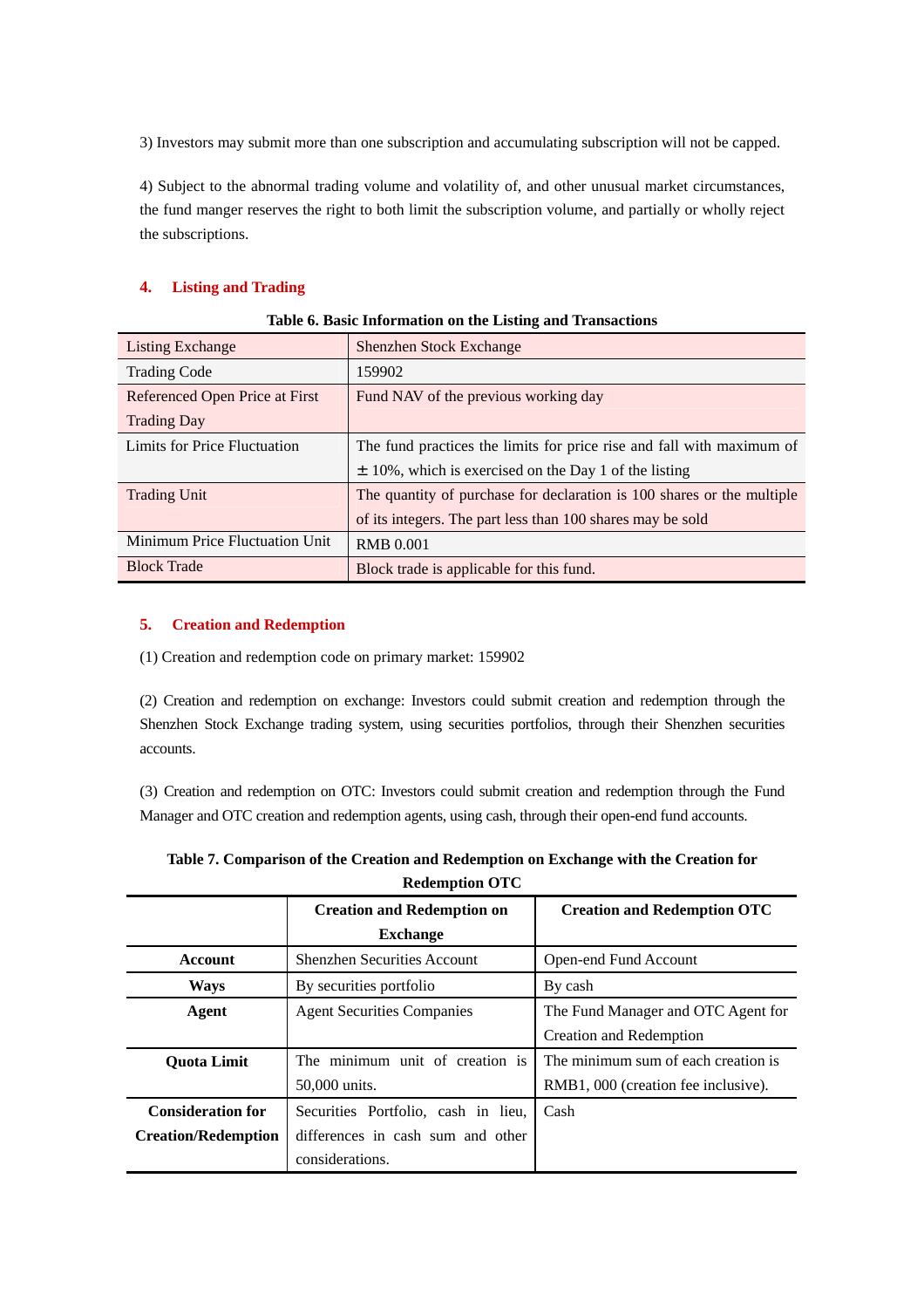### **6. Fund Expenses**

| <b>Item</b>             | <b>Expenses and Fees</b>          |                                      |  |
|-------------------------|-----------------------------------|--------------------------------------|--|
| <b>Management Fee</b>   | 0.5% of fund net asset value      |                                      |  |
| <b>Custodian Fee</b>    | 0.1% of fund net asset value      |                                      |  |
|                         | <b>Subscription Amount</b>        | <b>Expense Ratio of Subscription</b> |  |
|                         | Below RMB1 million                | 1.0%                                 |  |
|                         | Above RMB 1 million inclusive –   |                                      |  |
| <b>Subscription Fee</b> | below RMB 5 million               | $0.8\%$                              |  |
|                         | Above RMB 5 million inclusive $-$ |                                      |  |
|                         | below RMB 10 million              | 0.5%                                 |  |
|                         | Above RMB 10 million inclusive    | RMB 500 for each subscription        |  |

#### **Table 8. Fund Expenses and Fees**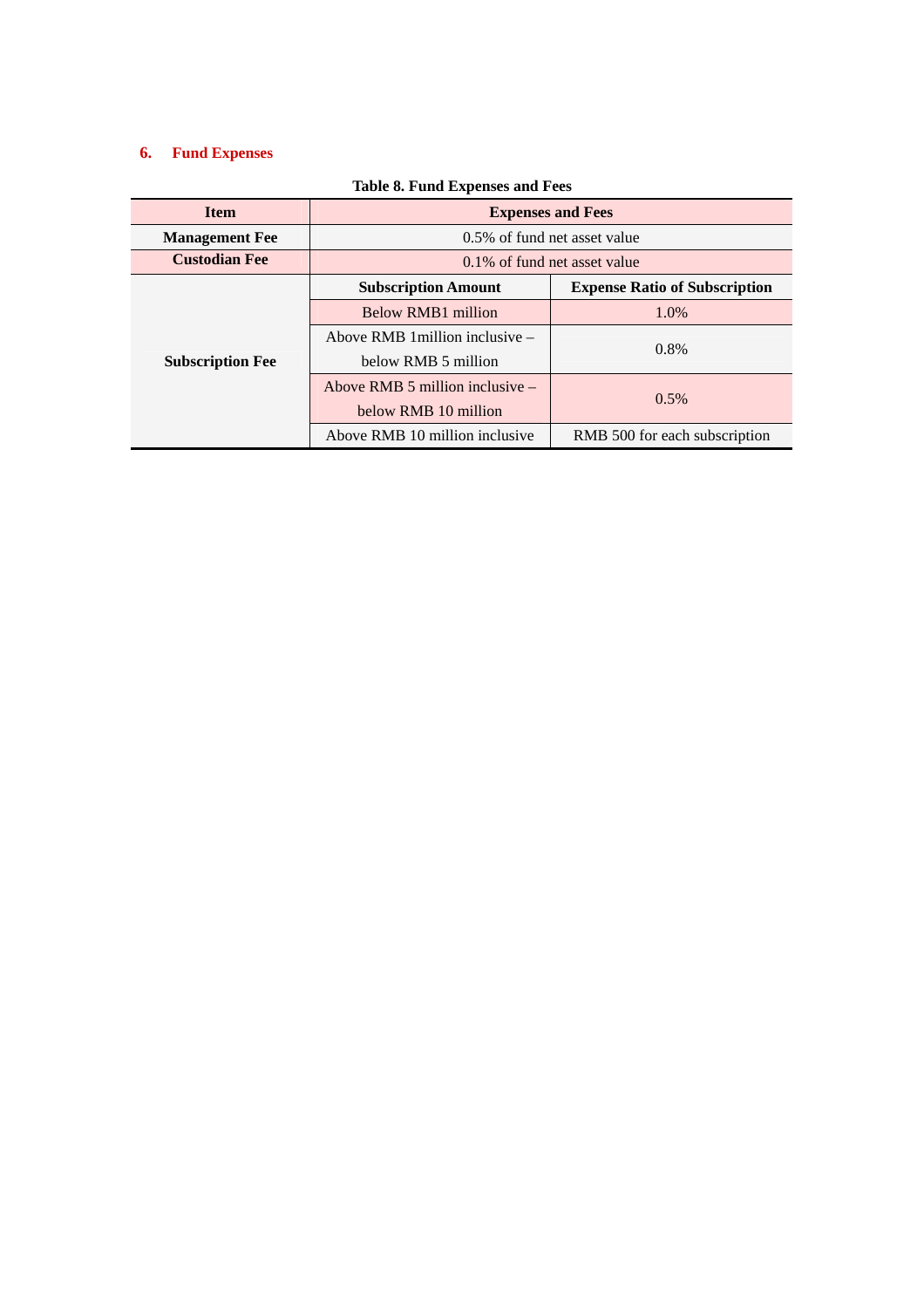### **[High Investment Values of the SME Board]**

#### **1. Introduction**

The SME Board is designed for small and medium enterprises by the Shenzhen Stock Exchange for the purpose of boosting the capability for independent innovation. The SME market came into shape on June 25, 2004 on which 8 new stocks on this board were listed at the Shenzhen Stock Exchange. Currently, there are 50 stocks on the SME Board, which account for 10% of the listed companies at the Shenzhen Stock Exchange.

The SME Board focuses on hi-tech non-state-owned enterprises along China's southeastern coast with conspicuous advantages of regional economy, transparent shareholding structure and flexible mechanisms. In addition, these companies are also characterized by strong profitability, high growth and therefore are highly worth investing. In terms of asset allocations, the SME Board Index is not much correlated with the main board index and their volatilities do not show significant synergetic effect. Therefore, the incorporation of the SME Board Index into asset allocations will enable investors to well diversify their risks effectively. In terms of the categories for investment, on the other hand, given that the SMEs are of both high growth and high risks, investors investing in a single stock will have to face greater risks; investment in index will, instead, make it possible for them to share the yields from high growth. In light of this, its role in evading investment risks will be shown to a significant extent.

#### **2. High Growth**

In terms of the development of stock markets in foreign countries, there exists in general the "Small-cap Effect". In other words, from a longer-term view, under the same risk conditions, investing in small cap stocks may garner a surplus income higher than the market average and large cap stocks. This is especially true during the phase of economic growth and when the market is bullish. During the 76 years from 1926 to 2002, the average yield of the small-cap stocks in US reached 11.7%, which was significantly higher than the average yield of the S&P500 Index. Again, the performance of small-cap stocks in European countries is also outstanding. In 2004, the annual yield of small-cap stocks in Germany reached 68.28%; the annual yield of small-cap stocks in the UK were 39.71% and the annual yield of small-cap stocks in France amounted to 20.60%. The average yield of the European market stocks during the same period was 16.52% only, however. We can see that the characteristics of high risks with high returns in small-cap stocks have aroused investors' interests, and they have become one of the most popular investment categories in the market.

The SME Board in China Shenzhen market has also shown good profitability and growth. Since its inception, especially after the non-tradable-shares reform, the trading at the SME Board has been active all the time, and it has often shown independent market movements. Unlike blue chips focusing on the defense of value, the SME Board will give more emphasis on growth. And high growth and high returns significantly characterize this board. Therefore, market attention and participation have been on the constant rise.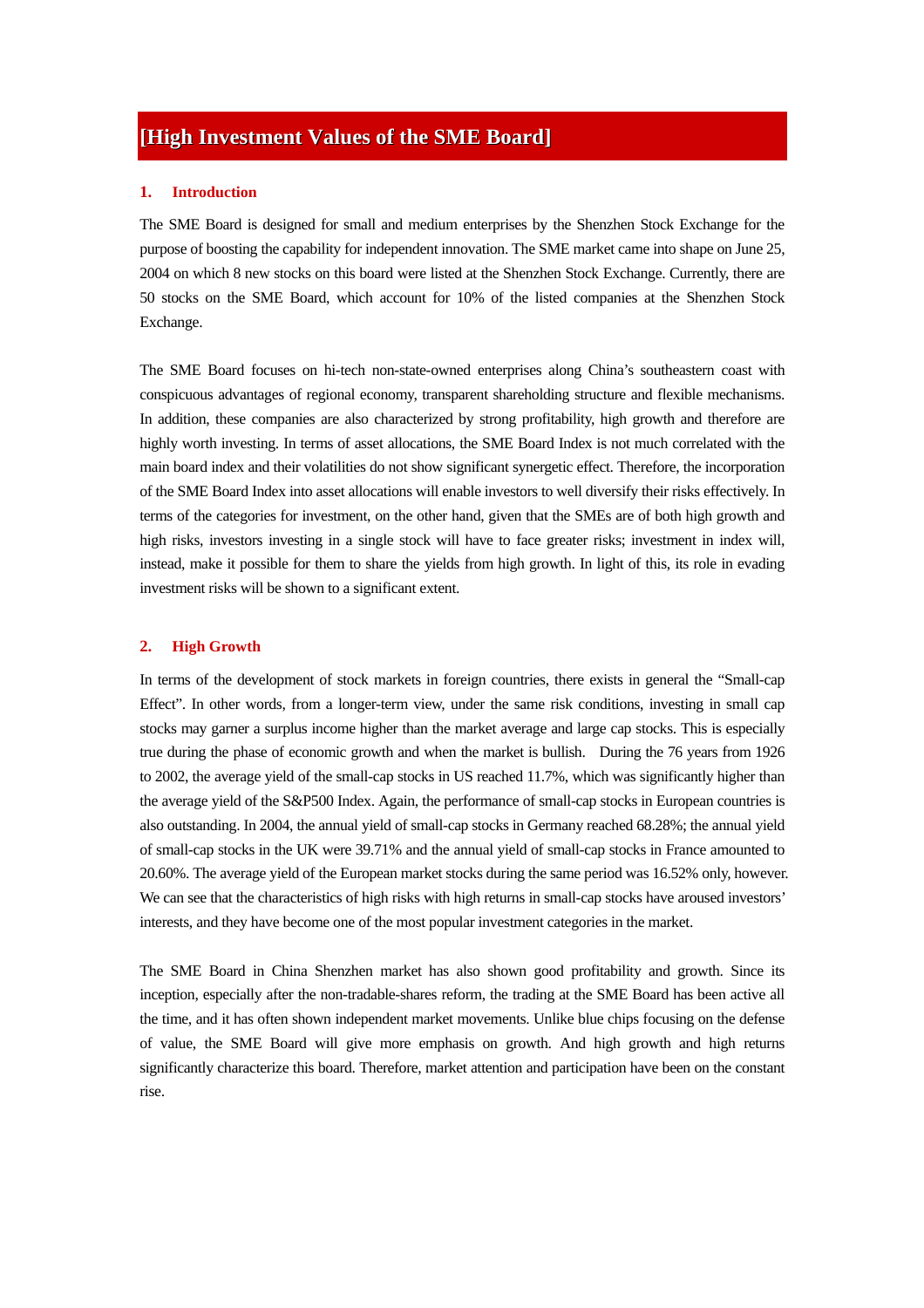#### **3. Full Floating with Outstanding Advantages**

With the non-tradable-shares reform completed across the board, the SME Board is a full floating board, which is the first in China. Based on the data as of March 31, 2006, the total market value of the SME Board increased 19.19% over the period before the reform; the floating market value increased 63.75%. The average stock price rose by 43.15 .

The SME Board is of conspicuous regional advantages. Most of the SMEs are located in the economically developed region along China's southeastern coast. Of the 50 enterprises, 31 are situated in Jiangsu, Zhejiang and Guangdong Provinces, which account for 62%. The economic development along the southeastern region has provided great development space for the growth of SMEs.

#### **4. Clearly Defined Shareholding Structure, Strong Capability for Independent Innovation**

The SMEs have clearly defined equity rights with relatively dispersed equities. Normally there is no major shareholder that dominates the company. Also, the ratio of state-owned equities is small in these companies with flexible mechanisms. Shareholders of floating A-shares have a greater say in management, reflecting how the market mechanism is basically operated.

Most of the SMEs are small companies that are the leaders in their own industry differentiations. Of the SME Board listed companies, approximately 90% possess their own independent patented technologies, part of which have been selected the "Key Hi-tech Enterprises" by the State Torch Program and the "National Key Hi-Tech Enterprises" by the Ministry of Science and Technology (MOST); 15 have the background of venture capital investment. With the economic growth structural adjustment under the guidance of the planning and policies in the "Eleventh Five-year Plan" of the State, the SME Board enterprises with a strong sense of innovation and independent core technologies will embrace their greater development in the future.

#### **5. Broad Prospects**

The planning in the "Eleventh Five-year Plan" emphasizes the capability in independent hi-tech innovation. The SMEs will meet a good environment for market development. The State has recently somewhat loosened financing policies for SMEs, such as, loans and direct finance, and the SME Board enterprises with high asset yields will be gradually benefited from operations under liabilities.

The fast growth of non-state-owned enterprises will provide large numbers of stocks of good quality for the SME Board. And the full floating SMEs will also lure funds of various kinds to enter the market for business startup investment, venture capital investment and M&A. Therefore, the SME Board will embrace the situation where both supply and demand are on the high side. The fact that the MOST recommended to the Shenzhen Stock Exchange over 2,300 hi-tech companies with strong capability for innovation has in itself reflected the support in policies from the government.

The SME Board with the policy support and various funds will embrace a better tomorrow of fast growth.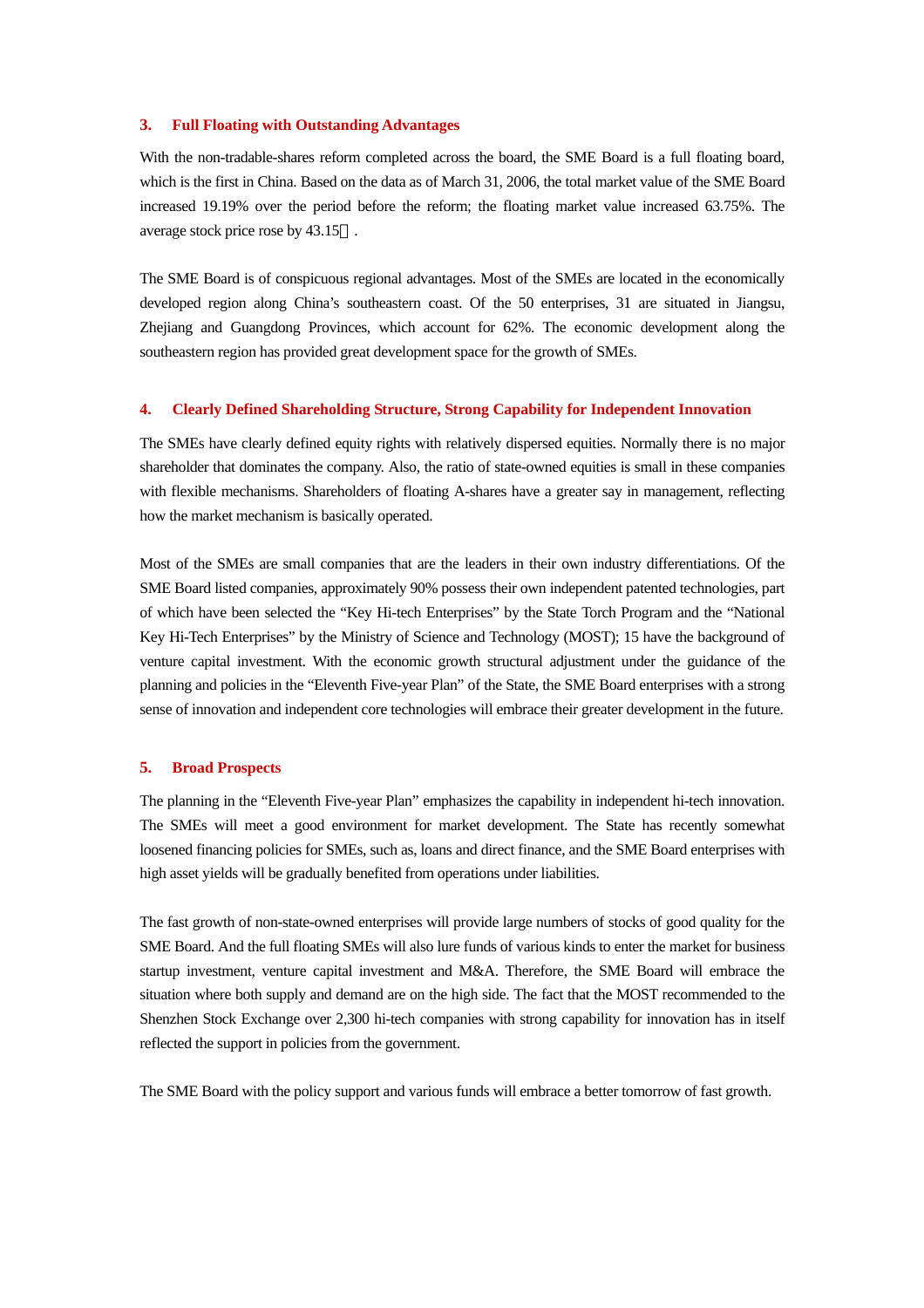### **[ChinaAMC Profile]**

#### **Introduction**

With the registered capital of RMB138 million and incorporated on April 9, 1998, China Asset Management Co., Ltd (ChinaAMC) is one of the first national fund management companies approved for establishment by CSRC. Headquartered in Beijing, the company has branches and offices in Beijing, Shanghai and Shenzhen. By the end of February 2006, the AUM of the company was over RMB 45 billion covering five closed-end funds - the ChinaAMC Xing Hua Fund, the ChinaAMC Xing He Fund, ChinaAMC Xing Ke Fund, ChinaAMC Xing An Fund and the ChinaAMC Xing Ye Fund as well as seven open-end funds - the ChinaAMC Growth Fund, the ChinaAMC Bond Fund, the ChinaAMC Return Fund, the ChinaAMC Cash Income Fund, the ChinaAMC Large-cap Select Fund and the ChinaAMC Dividend Fund, and the China 50 ETF, together with mandates from National Social Security Fund. ChinaAMC is the fund management company with the largest number of funds, and is also one of the companies with the largest AUM. The company is the only investment management company that has been licensed for managing the Asia Bond Fund a mandate that manages Central Bank's foreign reserves.

#### **Operations and Management**

ChinaAMC has established a scientific structure of corporate governance, and it was the first in the industry to introduce the System of Independent Directors. Under the Board of Directors, there are the Committee for Qualifications Evaluation, the Remunerations Committee, and the Auditing Committee. The Auditing Committee is responsible for evaluating and improving the internal control of the company. In addition, at the management level, the company has also established a number of specialized committees such as, the Investment Decisions Committee and the Risk Management Committee. The clearly defined limits of authority and divisions of labor between various departments of the company have formed a rational structure of organization in which they cooperate with one another while mutually issuing restrictions.

#### **Investment Management**

The principle of investment management for ChinaAMC is research creates value and cautious investment in accordance with the market rules in order to obtain stable and reliable income. In light of this, all decisions on investment in the company must be based on research.

Currently, the Chief Investment Officer Responsibility System under the leadership of the Investment Decision Committee is practiced in ChinaAMC. The Investment Decision Committee is the supreme investment decision authority of the company, which is responsible for asset allocations and decisions on major investment. At the same time, the Chief Investment Officer is responsible on an overall basis for investment, research and trading of the company, and reports to the Investment Decision Committee; Fund Managers are responsible for daily routine investment operation of the funds under their management; and the Central Trading Room is in charge of the centralized execution of all transactions.

Staffed with over 20 in-house research analysts, ChinaAMC has established a professional research team covering sector research, bond research, strategic studies, macro economy research as well as quantitative analysis. In addition, it has also set up cooperative relationship with more than 40 domestic and international investment research institutions including Guotai-Jun'an Securities Research Institute, Shenyin-Wanguo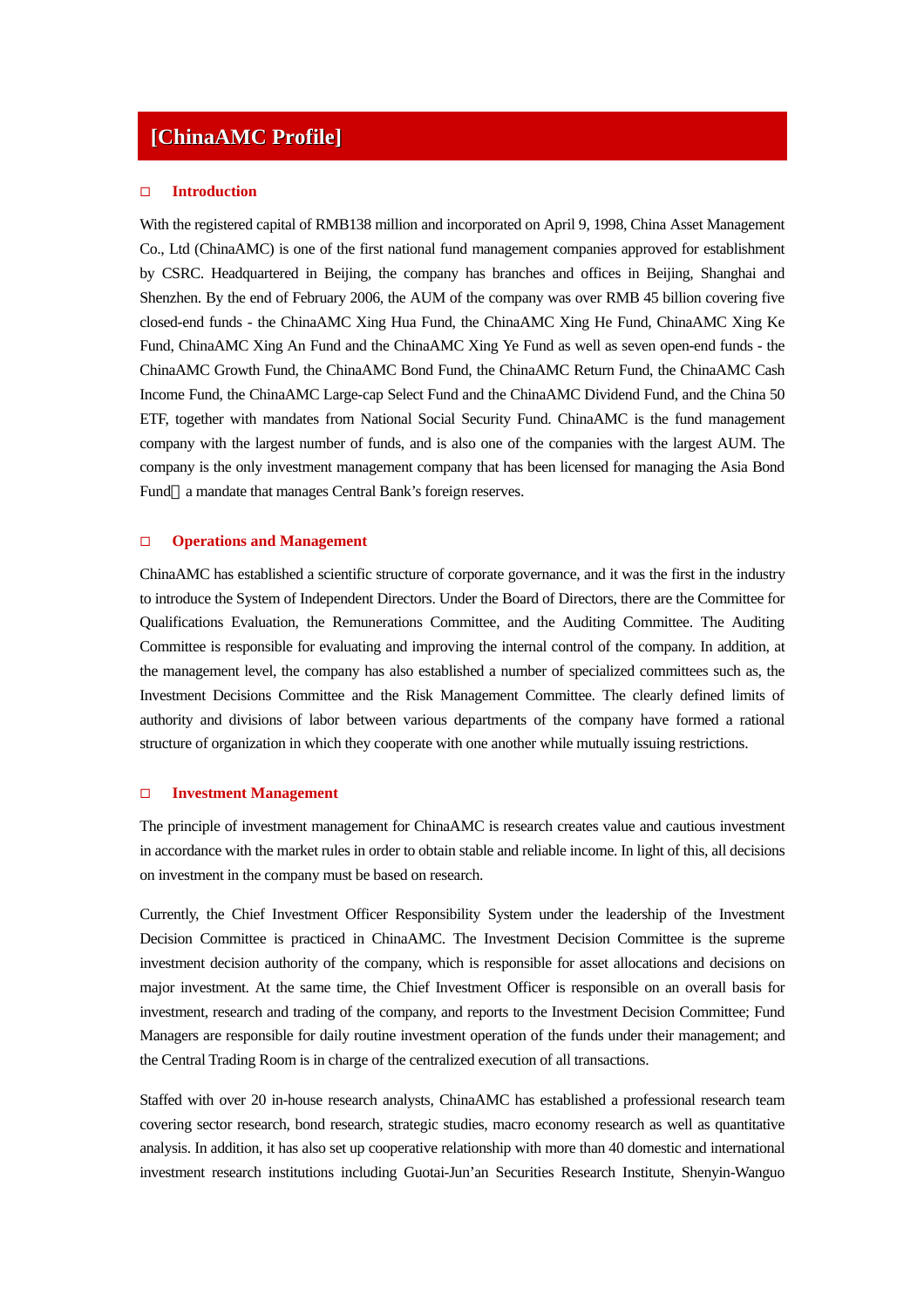Securities Research Institute, China International Capital Corporation Ltd.(CICC), Bloomberg and Thomson Financial, all of which form an internationalized, all round, in-depth and real-time investment research platform providing professional services to the clients.

#### **Products**

ChinaAMC is the fund management company with the largest number of funds under its management in China. From lower risk money market funds to high yield equity funds, the company has initially established a complete product line to meet different preferences of investors, ChinaAMC has also introduced the back load, the fixed sum with regular payment, fund conversion, on-line transactions and many other services.



#### **Achievements**

- ¾ At the end of 2003, China Merchants Bank's "Sunflower" Finance Report showed that ChinaAMC was the "Most Admired Fund Company";
- $\triangleright$  In February 2004, the result of the Horizon Research indicated that ChinaAMC was the "Fund Management Company with the Highest Public Awareness and Reputation";
- ¾ In April 2004, ChinaAMC was awarded the "Best Fund Management Company" *by Shanghai Securities News*;
- ¾ ChinaAMC won the "Best Investor Service Award" sponsored jointly by *The Investors* Magazine*,* China Galaxy Securities, CITC Securities at the end of 2004.
- ¾ In March 2005, ChinaAMC's China 50 ETF was awarded the "Most Innovative Product, China" by Asia Asset Management, a premier financial magazine based in Hong Kong.
- ¾ In April 2005, China 50 ETF was awarded the "Most Innovative ETF, Asia-Pacific" by the U.S. based Exchangetradedfunds.com and the UK based International Fund Investment (IFI).
- ¾ On May 20, 2005, ChinaAMC won the award of "China Fund House of the Year" by AsianInvestor magazine.
- ¾ ChinaAMC won the "Regional Awards/Best Client Servicing Award" in 2006, by Asia Asset Management magazine. ChinaAMC was also Special Mentioned for the China Award of "Best Retail Distribution Strategy".
- ¾ In January 2006, ChinaAMC won the "Comprehensive Strength Award" and "Product Innovation Award" from 21st Century Economic Review.
- ¾ Morningstar and Money Magazine co-issued the "Award of Most Innovative Investment Philosophy" to ChinaAMC in January 2006. ChinaAMC Cash Income Fund won the award of "Most Popular Money Market Fund".
- ¾ ChinaAMC won the "Award of Most Trusted Fund Management Company by Investors" by SINA.COM in January 2006.
- $\triangleright$  In February 2006, the company was once again honored with the "Most Innovative ETF, Asia Pacific" granted by Exchangetradedfunds.com and IFI;
- $\triangleright$  In February 2006, the company was granted the "2005 Top Major Funds Award" at the "Best" Fund Company of 2005" event organized by homeway.com and the ChinaAMC Bond Fund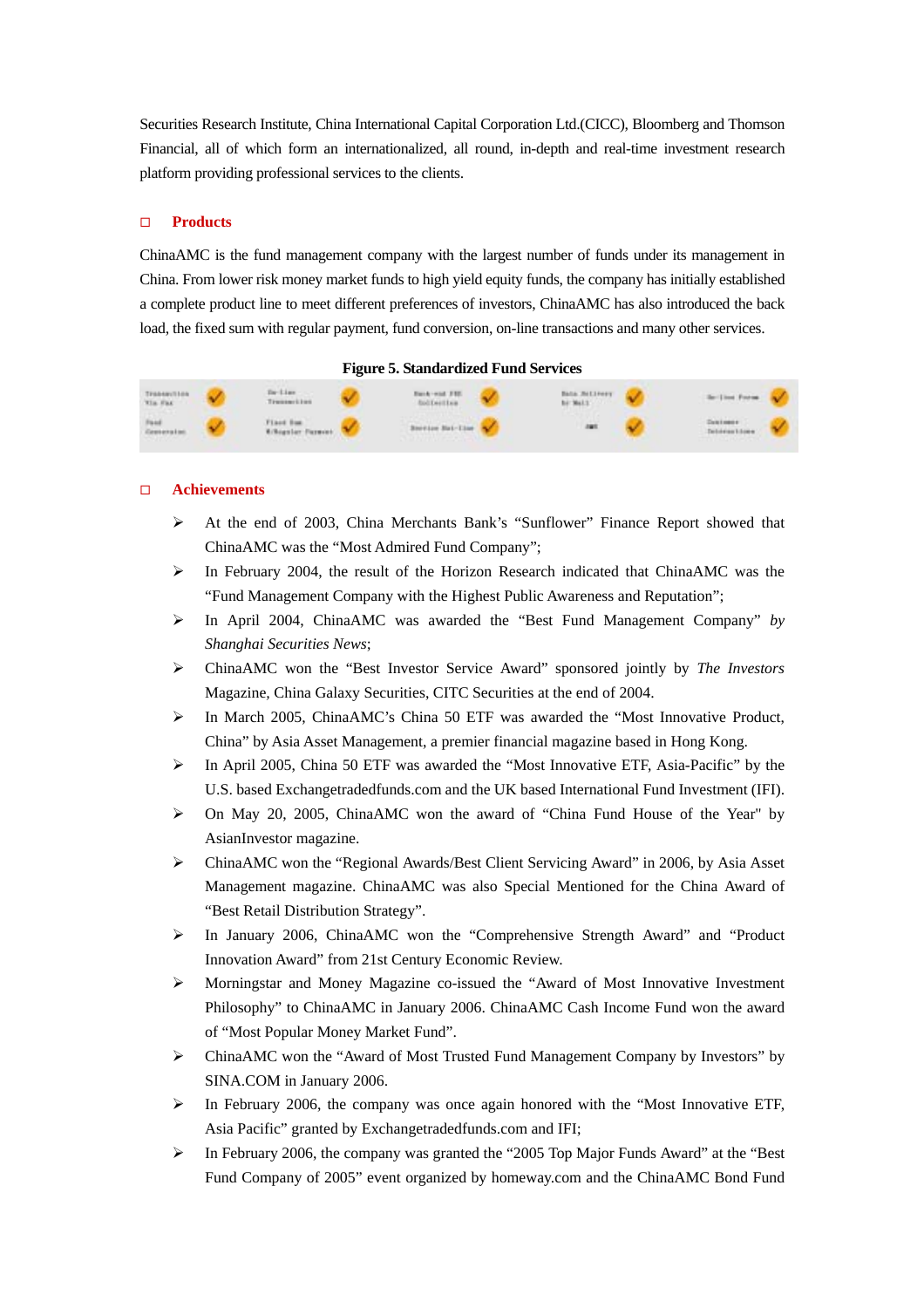was honored with the "2005 Top Ten Star Fund Prize", and the China 50 ETF was given the "2005 China Fund Outstanding Innovation Prize"; and,

¾ In April 2006, the company was honored with the "Best Corporate Award for Best Innovation Fund", selected by Shanghai Securities News.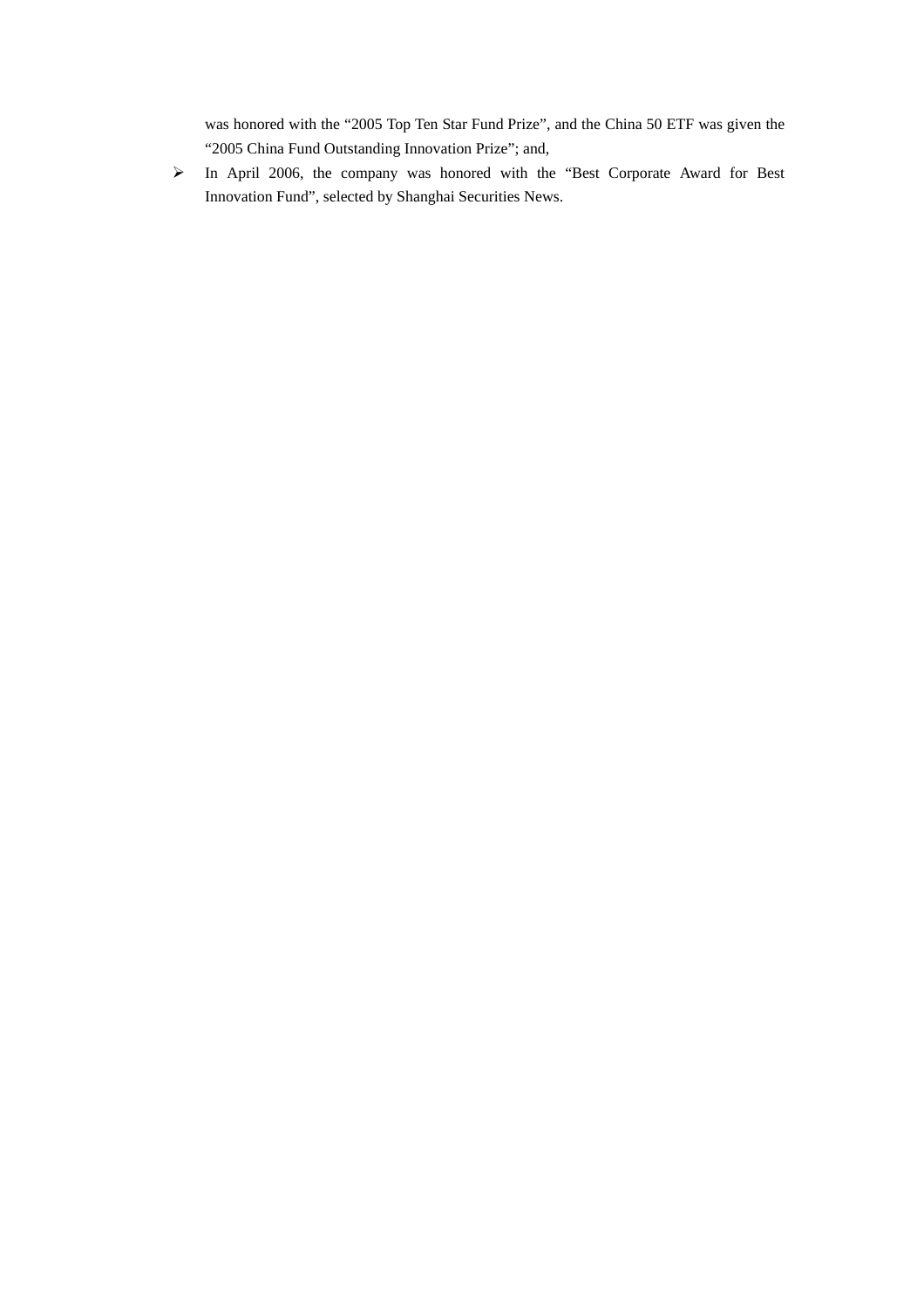## **[Appendix]**

#### **Table for the SME Board Index's Constituent Stocks**

#### **Table 9. SME Board Index's Constituent Stocks**

| Code         | <b>Security Abbreviation</b>         | <b>Total Cap.</b>  | <b>Floating Cap.</b> | <b>Industry</b>                                                   |
|--------------|--------------------------------------|--------------------|----------------------|-------------------------------------------------------------------|
|              |                                      | <b>Stock (RMB)</b> | (RMB)                |                                                                   |
| 002001 NHU   |                                      | 171,030,000        | 60,750,000           | C43 Chemical raw materials and<br>chemical products manufacturing |
| 002002 JSQH  |                                      | 91,700,000         | 43,498,550           | C49 Plastics Manufacturing                                        |
|              | 002003 WEIXING                       | 74,783,433         | 29,400,000           | C99 Other manufacturing                                           |
|              | 002004 HUAPONT PHARM                 | 132,000,000        | 43,689,979           | C81 Pharmaceutical manufacturing                                  |
| 002005 ETI   |                                      | 101,000,000        | 35,360,000           | C76 Electric Machinery and appliances<br>manufacturing            |
|              | 002006 JINGGONG SCIENCE 80,000,000   |                    | 40,500,000           | C73 Special equipment manufacturing                               |
|              | 002007 HUALAN BIO                    | 100,500,000        | 44,870,240           | C85 Bio products                                                  |
|              | 002008 HAN'S LASER                   | 160,524,000        | 54,675,000           | C57 Other electronic equipment<br>manufacturing                   |
| 002009       | <b>MIRACLE</b><br><b>LOGISTICS</b>   | 57,554,902         | 33,250,000           | C73 Special equipment manufacturing                               |
|              | 002010 ZJ TRANSFAR                   | 120,000,000        | 43,483,253           | C43 Chemical raw materials and<br>chemical products manufacturing |
| 002011       | <b>DUN'AN</b><br><b>ENVIRONMENTA</b> | 71,181,865         | 36,400,000           | C71 Common machinery manufacturing                                |
| 002012 KAN   |                                      | 194,789,298        | 72,900,000           | C31 Paper making and paper products                               |
| 002013 APM   |                                      | 60,000,000         | 31,183,932           | C75 Transportation equipment<br>manufacturing                     |
|              | 002014 NOVEL                         | 93,400,000         | 32,760,000           | C49 Plastics manufacturing                                        |
|              | 002015 XIAKE                         | 50,320,000         | 26,000,000           | C11 Textile                                                       |
|              | 002016 WEIER                         | 63,290,367         | 38,207,409           | C73 Special equipment manufacturing                               |
|              | 002017 EASTCOMPEACE                  | 90,800,000         | 33,750,000           | C99 Other manufacturing                                           |
| 002018       | <b>HUAXING</b><br><b>CHEMICAL</b>    | 65,000,000         | 28,000,000           | C43 Chemical raw materials and<br>chemical products manufacturing |
|              | 002019 XINFU PHARM                   | 68,250,000         | 28,270,288           | C43 Chemical raw materials and<br>chemical products manufacturing |
|              | 002020 JINGXIN                       | 67,700,000         | 24,285,516           | C81 Pharmaceutical manufacturing                                  |
| 002021 ZOJE  |                                      | 137,600,000        | 60,320,000           | C73 Special equipment manufacturing                               |
| 002022 KHB   |                                      | 140,250,000        | 49,939,200           | C85 Bio products                                                  |
| 002023 HAITE |                                      | 117,587,226        | 49,675,032           | F11 Transportation supplementary                                  |
|              | 002024 SUNING APPLIANCE 335,376,000  |                    | 112,500,000          | H11 Retail                                                        |
| 002025 SACO  |                                      | 144,000,000        | 57,825,000           | C51 Electronic components<br>manufacturing                        |